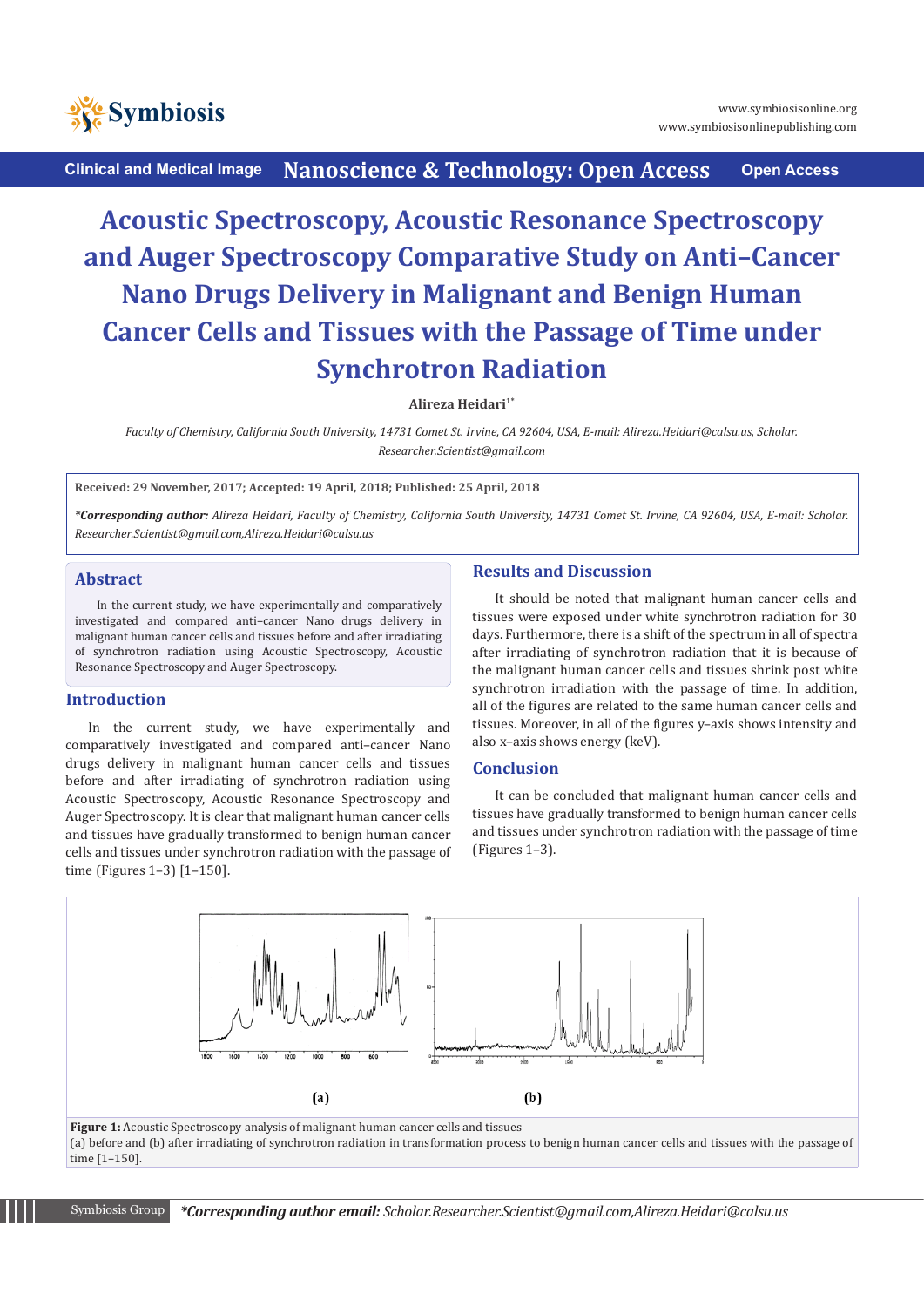

(a) before and (b) after irradiating of synchrotron radiation in transformation process to benign human cancer cells and tissues with the passage of time [1–150].



**Figure 3:** Auger Spectroscopy analysis of malignant human cancer cells and tissues (a) before and (b) after irradiating of synchrotron radiation in transformation process to benign human cancer cells and tissues with the passage of time [1–150].

#### **References**

- 1. Heidari A, Brown C. Study of Composition and Morphology of Cadmium Oxide (CdO) Nanoparticles for Eliminating Cancer Cells. J Nanomed Res. 2015;2(5):1-20.
- 2. [A Heidari, C Brown. Study of Surface Morphological, Phytochemical](https://www.scipress.com/IJPPE.1.15.pdf)  and Structural Characteristics of Rhodium (III) Oxide (Rh2O3)<br>Nanoparticles. International Journal of Pharmacology, [Nanoparticles. International Journal of Pharmacology,](https://www.scipress.com/IJPPE.1.15.pdf)  [Phytochemistry and Ethnomedicine. 2015;1:15–19. doi:10.18052/](https://www.scipress.com/IJPPE.1.15.pdf) [www.scipress.com/IJPPE.1.15](https://www.scipress.com/IJPPE.1.15.pdf)
- 3. [Heidari A. An Experimental Biospectroscopic Study on Seminal](https://www.omicsonline.org/open-access/an-experimental-biospectroscopic-study-on-seminal-plasma-in-determination-)  [Plasma in Determination of Semen Quality for Evaluation of Male](https://www.omicsonline.org/open-access/an-experimental-biospectroscopic-study-on-seminal-plasma-in-determination-)  [Infertility. Int J Adv Technol. 2016;7:e007. doi: 10.4172/0976-](https://www.omicsonline.org/open-access/an-experimental-biospectroscopic-study-on-seminal-plasma-in-determination-) [4860.1000e007](https://www.omicsonline.org/open-access/an-experimental-biospectroscopic-study-on-seminal-plasma-in-determination-)
- 4. [Heidari A. Extraction and Preconcentration of N–Tolyl–Sulfonyl–](https://www.omicsonline.org/open-access/extraction-and-preconcentration-of-ntolylsulfonylphosphoramidsaeuredichlorid-) [Phosphoramid–Saeure–Dichlorid as an Anti–Cancer Drug](https://www.omicsonline.org/open-access/extraction-and-preconcentration-of-ntolylsulfonylphosphoramidsaeuredichlorid-)  [from Plants: A Pharmacognosy Study. J Pharmacogn Nat Prod.](https://www.omicsonline.org/open-access/extraction-and-preconcentration-of-ntolylsulfonylphosphoramidsaeuredichlorid-)  [2016;2:e103. doi: 10.4172/2472-0992.1000e103](https://www.omicsonline.org/open-access/extraction-and-preconcentration-of-ntolylsulfonylphosphoramidsaeuredichlorid-)
- 5. [Heidari A. Thermodynamic Study on Hydration and Dehydration](https://www.omicsonline.org/open-access/a-thermodynamic-study-on-hydration-and-dehydration-of-dna-and-rnaamphiphile-complexes-2155-9538)  [of DNA and RNA−Amphiphile Complexes. J Bioeng Biomed Sci S.](https://www.omicsonline.org/open-access/a-thermodynamic-study-on-hydration-and-dehydration-of-dna-and-rnaamphiphile-complexes-2155-9538)  [2016;006. doi:10.4172/2155-9538.S3-006](https://www.omicsonline.org/open-access/a-thermodynamic-study-on-hydration-and-dehydration-of-dna-and-rnaamphiphile-complexes-2155-9538)
- 6. [Heidari A. Computational Studies on Molecular Structures and](https://www.omicsonline.org/open-access/computational-studies-on-molecular-structures-and-carbonyl-and-ketenegroups-effects-of-singlet)  [Carbonyl and Ketene Groups' Effects of Singlet and Triplet Energies](https://www.omicsonline.org/open-access/computational-studies-on-molecular-structures-and-carbonyl-and-ketenegroups-effects-of-singlet)

[of Azidoketene O=C=CHNNN and Isocyanatoketene O=C=CHN=C=O.](https://www.omicsonline.org/open-access/computational-studies-on-molecular-structures-and-carbonyl-and-ketenegroups-effects-of-singlet)  [J Appl Computat Math. 2016;5:e142. doi:10.4172/2168-](https://www.omicsonline.org/open-access/computational-studies-on-molecular-structures-and-carbonyl-and-ketenegroups-effects-of-singlet) [9679.1000e142](https://www.omicsonline.org/open-access/computational-studies-on-molecular-structures-and-carbonyl-and-ketenegroups-effects-of-singlet)

- 7. [Heidari A. Study of Irradiations to Enhance the Induces the](https://www.omicsonline.org/open-access/study-of-irradiations-to-enhance-the-induces-the-dissociation)  [Dissociation of Hydrogen Bonds between Peptide Chains and](https://www.omicsonline.org/open-access/study-of-irradiations-to-enhance-the-induces-the-dissociation)  [Transition from Helix Structure to Random Coil Structure Using](https://www.omicsonline.org/open-access/study-of-irradiations-to-enhance-the-induces-the-dissociation)  [ATR–FTIR, Raman and 1HNMR Spectroscopies. J Biomol Res Ther.](https://www.omicsonline.org/open-access/study-of-irradiations-to-enhance-the-induces-the-dissociation)  [2016;5\(2\):1-3. doi:10.4172/2167-7956.1000e146](https://www.omicsonline.org/open-access/study-of-irradiations-to-enhance-the-induces-the-dissociation)
- 8. [Heidari A. Future Prospects of Point Fluorescence Spectroscopy,](https://www.omicsonline.org/open-access/future-prospects-of-point-fluorescence-spectroscopy-fluorescenceimaging-and-fluorescence-endoscopy-in-photodynamic-therapy-pdt-for-1948-593X-1000e135.php?aid=70496)  [Fluorescence Imaging and Fluorescence Endoscopy in Photodynamic](https://www.omicsonline.org/open-access/future-prospects-of-point-fluorescence-spectroscopy-fluorescenceimaging-and-fluorescence-endoscopy-in-photodynamic-therapy-pdt-for-1948-593X-1000e135.php?aid=70496)  [Therapy \(PDT\) for Cancer Cells. J Bioanal Biomed. 2016;8:e135. doi:](https://www.omicsonline.org/open-access/future-prospects-of-point-fluorescence-spectroscopy-fluorescenceimaging-and-fluorescence-endoscopy-in-photodynamic-therapy-pdt-for-1948-593X-1000e135.php?aid=70496)  [10.4172/1948-593X.1000e135](https://www.omicsonline.org/open-access/future-prospects-of-point-fluorescence-spectroscopy-fluorescenceimaging-and-fluorescence-endoscopy-in-photodynamic-therapy-pdt-for-1948-593X-1000e135.php?aid=70496)
- 9. [Heidari A. A Bio–Spectroscopic Study of DNA Density and Color Role](https://www.omicsonline.org/open-access/a-biospectroscopic-study-of-dna-density-and-color-role-as-determining-factor-for-absorbed-irradiation-in-cancer-cells-acp-1000e102.php?aid=71045)  [as Determining Factor for Absorbed Irradiation in Cancer Cells. Adv](https://www.omicsonline.org/open-access/a-biospectroscopic-study-of-dna-density-and-color-role-as-determining-factor-for-absorbed-irradiation-in-cancer-cells-acp-1000e102.php?aid=71045)  [Cancer Prev. 2016;1:e102. doi:10.4172/acp.1000e102](https://www.omicsonline.org/open-access/a-biospectroscopic-study-of-dna-density-and-color-role-as-determining-factor-for-absorbed-irradiation-in-cancer-cells-acp-1000e102.php?aid=71045)
- 10. [Heidari A. Manufacturing Process of Solar Cells Using Cadmium Oxide](https://www.omicsonline.org/open-access/manufacturing-process-of-solar-cells-using-cadmium-oxide-cdo-and-rhodium-iii-oxide-rh2o3-nanoparticles-2155-952X-1000e125.php?aid=71790)  [\(CdO\) and Rhodium \(III\) Oxide \(Rh2O3\) Nanoparticles. J Biotechnol](https://www.omicsonline.org/open-access/manufacturing-process-of-solar-cells-using-cadmium-oxide-cdo-and-rhodium-iii-oxide-rh2o3-nanoparticles-2155-952X-1000e125.php?aid=71790)  [Biomater. 2016;6:e125. doi:10.4172/2155-952X.1000e125](https://www.omicsonline.org/open-access/manufacturing-process-of-solar-cells-using-cadmium-oxide-cdo-and-rhodium-iii-oxide-rh2o3-nanoparticles-2155-952X-1000e125.php?aid=71790)
- 11. [Heidari A. A Novel Experimental and Computational Approach to](https://www.omicsonline.org/open-access/a-novel-experimental-and-computational-approach-to-photobiosimulation-of-telomeric-dnarna-a-biospectroscopic-and-photobiological-s-jrd-1000144.php?aid=71949)  [Photobiosimulation of Telomeric DNA/RNA: A Biospectroscopic](https://www.omicsonline.org/open-access/a-novel-experimental-and-computational-approach-to-photobiosimulation-of-telomeric-dnarna-a-biospectroscopic-and-photobiological-s-jrd-1000144.php?aid=71949)  [and Photobiological Study. J Res Development. 2016;4:144. doi:](https://www.omicsonline.org/open-access/a-novel-experimental-and-computational-approach-to-photobiosimulation-of-telomeric-dnarna-a-biospectroscopic-and-photobiological-s-jrd-1000144.php?aid=71949)  [10.4172/2311-3278.1000144](https://www.omicsonline.org/open-access/a-novel-experimental-and-computational-approach-to-photobiosimulation-of-telomeric-dnarna-a-biospectroscopic-and-photobiological-s-jrd-1000144.php?aid=71949)

**Citation:** Heidari A (2018) Acoustic Spectroscopy, Acoustic Resonance Spectroscopy and Auger Spectroscopy Comparative Study Page 2 of 9 on Anti–Cancer Nano Drugs Delivery in Malignant and Benign Human Cancer Cells and Tissues with the Passage of Time under Synchrotron Radiation Nanosci Technol 5(1): 1-9.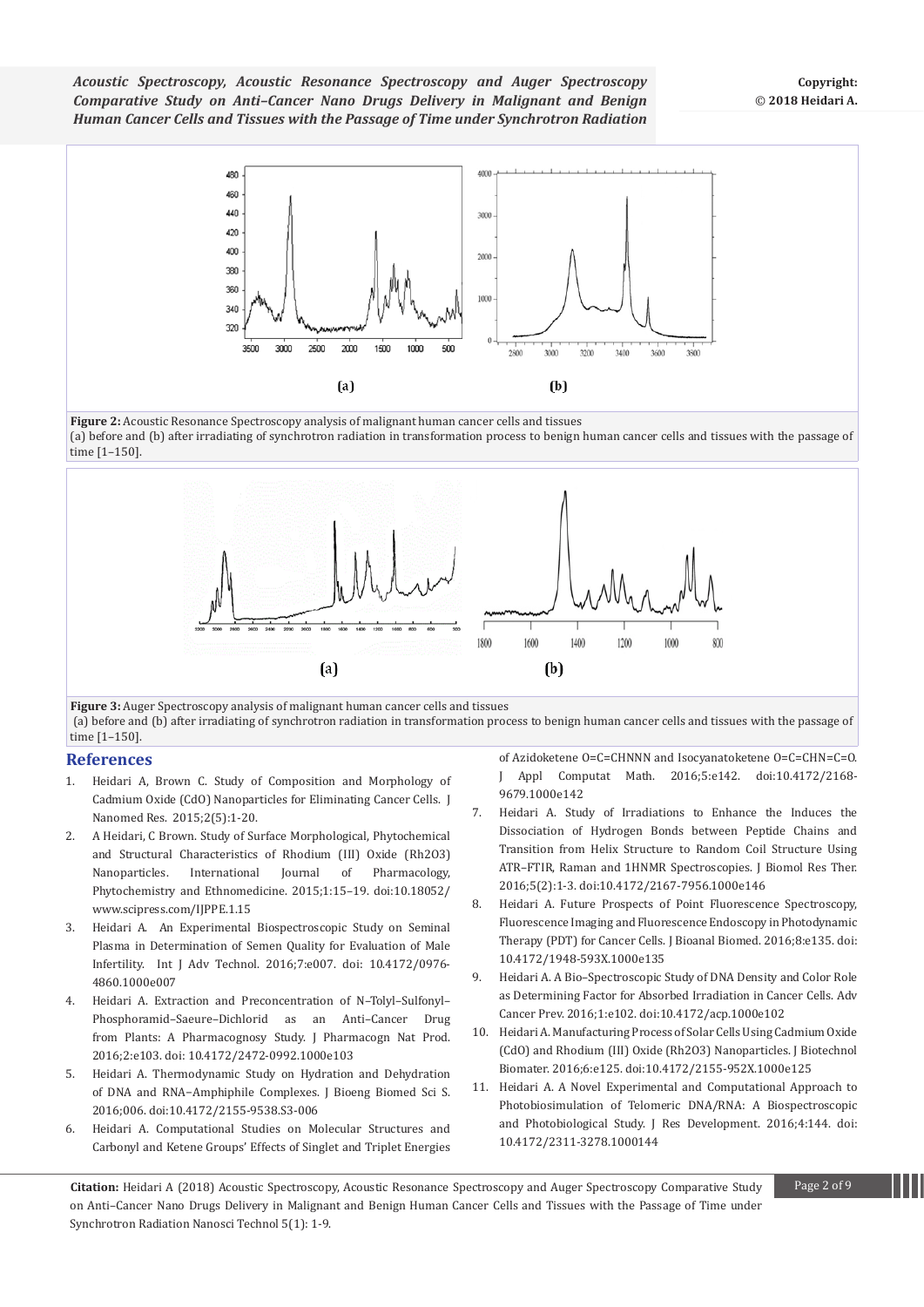- 12. [Heidari A. Biochemical and Pharmacodynamical Study of](https://www.omicsonline.org/open-access/biochemical-and-pharmacodynamical-study-of-microporous-molecularlyimprinted-polymer-selective-for-vancomycin-teicoplanin-oritavanc-2168-9652-1000e146.php?aid=70970)  [Microporous Molecularly Imprinted Polymer Selective for](https://www.omicsonline.org/open-access/biochemical-and-pharmacodynamical-study-of-microporous-molecularlyimprinted-polymer-selective-for-vancomycin-teicoplanin-oritavanc-2168-9652-1000e146.php?aid=70970)  [Vancomycin, Teicoplanin, Oritavancin, Telavancin and Dalbavancin](https://www.omicsonline.org/open-access/biochemical-and-pharmacodynamical-study-of-microporous-molecularlyimprinted-polymer-selective-for-vancomycin-teicoplanin-oritavanc-2168-9652-1000e146.php?aid=70970)  [Binding. Biochem Physiol. 2016;5:e146. doi: 10.4172/2168-](https://www.omicsonline.org/open-access/biochemical-and-pharmacodynamical-study-of-microporous-molecularlyimprinted-polymer-selective-for-vancomycin-teicoplanin-oritavanc-2168-9652-1000e146.php?aid=70970) [9652.1000e146](https://www.omicsonline.org/open-access/biochemical-and-pharmacodynamical-study-of-microporous-molecularlyimprinted-polymer-selective-for-vancomycin-teicoplanin-oritavanc-2168-9652-1000e146.php?aid=70970)
- 13. [Heidari A. Anti–Cancer Effect of UV Irradiation at Presence of](http://www.acanceresearch.com/cancer-research/anticancer-effect-of-uv-irradiation-at-presence-of-cadmium-oxide-cdo-nanoparticles-on-dna-of-cancer-cells-a-photodynamic-therapy-s.pdf)  [Cadmium Oxide \(CdO\) Nanoparticles on DNA of Cancer Cells: A](http://www.acanceresearch.com/cancer-research/anticancer-effect-of-uv-irradiation-at-presence-of-cadmium-oxide-cdo-nanoparticles-on-dna-of-cancer-cells-a-photodynamic-therapy-s.pdf)  [Photodynamic Therapy Study. Arch Cancer Res. 2016;4:1.](http://www.acanceresearch.com/cancer-research/anticancer-effect-of-uv-irradiation-at-presence-of-cadmium-oxide-cdo-nanoparticles-on-dna-of-cancer-cells-a-photodynamic-therapy-s.pdf)
- 14. [Heidari A. Biospectroscopic Study on Multi–Component Reactions](http://www.acanceresearch.com/cancer-research/biospectroscopic-study-on-multicomponent-reactions-mcrs-in-two-atype-and-btype-conformations-of-nucleic-acids-to-determine-ligand.php?aid=9093)  [\(MCRs\) in Two A–Type and B–Type Conformations of Nucleic Acids](http://www.acanceresearch.com/cancer-research/biospectroscopic-study-on-multicomponent-reactions-mcrs-in-two-atype-and-btype-conformations-of-nucleic-acids-to-determine-ligand.php?aid=9093)  [to Determine Ligand Binding Modes, Binding Constant and Stability](http://www.acanceresearch.com/cancer-research/biospectroscopic-study-on-multicomponent-reactions-mcrs-in-two-atype-and-btype-conformations-of-nucleic-acids-to-determine-ligand.php?aid=9093)  [of Nucleic Acids in Cadmium Oxide \(CdO\) Nanoparticles–Nucleic](http://www.acanceresearch.com/cancer-research/biospectroscopic-study-on-multicomponent-reactions-mcrs-in-two-atype-and-btype-conformations-of-nucleic-acids-to-determine-ligand.php?aid=9093)  [Acids Complexes as Anti–Cancer Drugs. Arch Cancer Res. 2016;4:2.](http://www.acanceresearch.com/cancer-research/biospectroscopic-study-on-multicomponent-reactions-mcrs-in-two-atype-and-btype-conformations-of-nucleic-acids-to-determine-ligand.php?aid=9093)
- 15. [Heidari A. Simulation of Temperature Distribution of DNA/RNA of](http://www.acanceresearch.com/cancer-research/simulation-of-temperature-distribution-of-dnarna-of-human-cancer-cells-using-timedependent-bioheat-equation-andnd-yag-lasers.pdf)  [Human Cancer Cells Using Time– Dependent Bio–Heat Equation and](http://www.acanceresearch.com/cancer-research/simulation-of-temperature-distribution-of-dnarna-of-human-cancer-cells-using-timedependent-bioheat-equation-andnd-yag-lasers.pdf)  [Nd: YAG Lasers. Arch Cancer Res. 2016;4:2.](http://www.acanceresearch.com/cancer-research/simulation-of-temperature-distribution-of-dnarna-of-human-cancer-cells-using-timedependent-bioheat-equation-andnd-yag-lasers.pdf)
- 16. [Heidari A. Quantitative Structure–Activity Relationship \(QSAR\)](http://www.aclr.com.es/clinical-research/quantitative-structureactivity-relationship-qsar-approximation-for-cadmium-oxide-cdo-and-rhodium-iii-oxide-rh2o3-nanoparticles-as.php?aid=8882)  [Approximation for Cadmium Oxide \(CdO\) and Rhodium \(III\) Oxide](http://www.aclr.com.es/clinical-research/quantitative-structureactivity-relationship-qsar-approximation-for-cadmium-oxide-cdo-and-rhodium-iii-oxide-rh2o3-nanoparticles-as.php?aid=8882)  [\(Rh2O3\) Nanoparticles as Anti–Cancer Drugs for the Catalytic](http://www.aclr.com.es/clinical-research/quantitative-structureactivity-relationship-qsar-approximation-for-cadmium-oxide-cdo-and-rhodium-iii-oxide-rh2o3-nanoparticles-as.php?aid=8882)  [Formation of Proviral DNA from Viral RNA Using Multiple Linear](http://www.aclr.com.es/clinical-research/quantitative-structureactivity-relationship-qsar-approximation-for-cadmium-oxide-cdo-and-rhodium-iii-oxide-rh2o3-nanoparticles-as.php?aid=8882)  [and Non–Linear Correlation Approach. Ann Clin Lab Res. 2016;4:1.](http://www.aclr.com.es/clinical-research/quantitative-structureactivity-relationship-qsar-approximation-for-cadmium-oxide-cdo-and-rhodium-iii-oxide-rh2o3-nanoparticles-as.php?aid=8882)
- 17. [Heidari A. Biomedical Study of Cancer Cells DNA Therapy Using Laser](http://www.jbiomeds.com/biomedical-sciences/biomedical-study-of-cancer-cells-dna-therapy-using-laser-irradiations-at-presence-of-intelligent-nanoparticles.php?aid=9049)  [Irradiations at Presence of Intelligent Nanoparticles. J Biomedical](http://www.jbiomeds.com/biomedical-sciences/biomedical-study-of-cancer-cells-dna-therapy-using-laser-irradiations-at-presence-of-intelligent-nanoparticles.php?aid=9049)  [Sci. 2016;5:2. doi:10.4172/2254-609X.100023](http://www.jbiomeds.com/biomedical-sciences/biomedical-study-of-cancer-cells-dna-therapy-using-laser-irradiations-at-presence-of-intelligent-nanoparticles.php?aid=9049)
- 18. [Heidari A. Measurement the Amount of Vitamin D2 \(Ergocalciferol\),](https://www.omicsonline.org/open-access/measurement-the-amount-of-vitamin-d2-ergocalciferol-vitamin-d3cholecalciferol-and-absorbable-calcium-ca2-iron-ii-fe2magnesium-mg2-2155-6180-1000292.php?aid=72126)  [Vitamin D3 \(Cholecalciferol\) and Absorbable Calcium \(Ca2+\),](https://www.omicsonline.org/open-access/measurement-the-amount-of-vitamin-d2-ergocalciferol-vitamin-d3cholecalciferol-and-absorbable-calcium-ca2-iron-ii-fe2magnesium-mg2-2155-6180-1000292.php?aid=72126)  [Iron \(II\) \(Fe2+\), Magnesium \(Mg2+\), Phosphate \(PO4–\) and Zinc](https://www.omicsonline.org/open-access/measurement-the-amount-of-vitamin-d2-ergocalciferol-vitamin-d3cholecalciferol-and-absorbable-calcium-ca2-iron-ii-fe2magnesium-mg2-2155-6180-1000292.php?aid=72126)  [\(Zn2+\) in Apricot Using High–Performance Liquid Chromatography](https://www.omicsonline.org/open-access/measurement-the-amount-of-vitamin-d2-ergocalciferol-vitamin-d3cholecalciferol-and-absorbable-calcium-ca2-iron-ii-fe2magnesium-mg2-2155-6180-1000292.php?aid=72126)  [\(HPLC\) and Spectroscopic Techniques. J Biom Biostat. 2016;7:292.](https://www.omicsonline.org/open-access/measurement-the-amount-of-vitamin-d2-ergocalciferol-vitamin-d3cholecalciferol-and-absorbable-calcium-ca2-iron-ii-fe2magnesium-mg2-2155-6180-1000292.php?aid=72126)  [doi:10.4172/2155-6180.1000292](https://www.omicsonline.org/open-access/measurement-the-amount-of-vitamin-d2-ergocalciferol-vitamin-d3cholecalciferol-and-absorbable-calcium-ca2-iron-ii-fe2magnesium-mg2-2155-6180-1000292.php?aid=72126)
- 19. [Heidari A. Spectroscopy and Quantum Mechanics of the Helium](https://www.omicsonline.org/open-access/spectroscopy-and-quantum-mechanics-of-the-helium-dimer-he2-neon-dimer-ne2-argon-dimer-ar2-krypton-dimer-kr2-xenon-dimer-xe2-radon-2150-3494-1000e112.php?aid=72392)  [Dimer \(He2+\), Neon Dimer \(Ne2+\), Argon Dimer \(Ar2+\), Krypton](https://www.omicsonline.org/open-access/spectroscopy-and-quantum-mechanics-of-the-helium-dimer-he2-neon-dimer-ne2-argon-dimer-ar2-krypton-dimer-kr2-xenon-dimer-xe2-radon-2150-3494-1000e112.php?aid=72392)  [Dimer \(Kr2+\), Xenon Dimer \(Xe2+\), Radon Dimer\(Rn2+\) and](https://www.omicsonline.org/open-access/spectroscopy-and-quantum-mechanics-of-the-helium-dimer-he2-neon-dimer-ne2-argon-dimer-ar2-krypton-dimer-kr2-xenon-dimer-xe2-radon-2150-3494-1000e112.php?aid=72392)  [Ununoctium Dimer \(Uuo2+\) Molecular Cations. Chem Sci J.](https://www.omicsonline.org/open-access/spectroscopy-and-quantum-mechanics-of-the-helium-dimer-he2-neon-dimer-ne2-argon-dimer-ar2-krypton-dimer-kr2-xenon-dimer-xe2-radon-2150-3494-1000e112.php?aid=72392)  [2016;7:e112. doi:10.4172/2150-3494.1000e112](https://www.omicsonline.org/open-access/spectroscopy-and-quantum-mechanics-of-the-helium-dimer-he2-neon-dimer-ne2-argon-dimer-ar2-krypton-dimer-kr2-xenon-dimer-xe2-radon-2150-3494-1000e112.php?aid=72392)
- 20. [Heidari A. Human Toxicity Photodynamic Therapy Studies on DNA/](https://www.omicsonline.org/open-access/human-toxicity-photodynamic-therapy-studies-on-dnarna-complexesas-a-promising-new-sensitizer-for-the-treatment-of-malignant-tumors-2157-7609-1000e129.php?aid=73041) [RNA Complexes as a Promising New Sensitizer for the Treatment](https://www.omicsonline.org/open-access/human-toxicity-photodynamic-therapy-studies-on-dnarna-complexesas-a-promising-new-sensitizer-for-the-treatment-of-malignant-tumors-2157-7609-1000e129.php?aid=73041)  [of Malignant Tumors Using Bio–Spectroscopic Techniques. J Drug](https://www.omicsonline.org/open-access/human-toxicity-photodynamic-therapy-studies-on-dnarna-complexesas-a-promising-new-sensitizer-for-the-treatment-of-malignant-tumors-2157-7609-1000e129.php?aid=73041)  [Metab Toxicol. 2016;7:e129. doi:10.4172/2157-7609.1000e129](https://www.omicsonline.org/open-access/human-toxicity-photodynamic-therapy-studies-on-dnarna-complexesas-a-promising-new-sensitizer-for-the-treatment-of-malignant-tumors-2157-7609-1000e129.php?aid=73041)
- 21. [Heidari A. Novel and Stable Modifications of Intelligent Cadmium](https://www.omicsonline.org/open-access/novel-and-stable-modifications-of-intelligent-cadmium-oxide-cdonanoparticles-as-anticancer-drug-in-formation-of-nucleic-acidscompl-2167-0501-1000207.php?aid=73082)  [Oxide \(CdO\) Nanoparticles as Anti– Cancer Drug in Formation](https://www.omicsonline.org/open-access/novel-and-stable-modifications-of-intelligent-cadmium-oxide-cdonanoparticles-as-anticancer-drug-in-formation-of-nucleic-acidscompl-2167-0501-1000207.php?aid=73082)  [of Nucleic Acids Complexes for Human Cancer Cells Treatment.](https://www.omicsonline.org/open-access/novel-and-stable-modifications-of-intelligent-cadmium-oxide-cdonanoparticles-as-anticancer-drug-in-formation-of-nucleic-acidscompl-2167-0501-1000207.php?aid=73082)  [Biochem Pharmacol \(Los Angel\). 2016;5:207. doi:10.4172/2167-](https://www.omicsonline.org/open-access/novel-and-stable-modifications-of-intelligent-cadmium-oxide-cdonanoparticles-as-anticancer-drug-in-formation-of-nucleic-acidscompl-2167-0501-1000207.php?aid=73082) [0501.1000207](https://www.omicsonline.org/open-access/novel-and-stable-modifications-of-intelligent-cadmium-oxide-cdonanoparticles-as-anticancer-drug-in-formation-of-nucleic-acidscompl-2167-0501-1000207.php?aid=73082)
- 22. [Heidari A. A Combined Computational and QM/MM Molecular](https://structural-crystallography.imedpub.com/a-combined-computational-and-qmmmmolecular-dynamics-study-on-boron-nitridenanotubes-bnnts-amorphous-boronnitride-nanotubes-abnnts.php?aid=9371)  [Dynamics Study on Boron Nitride Nanotubes \(BNNTs\), Amorphous](https://structural-crystallography.imedpub.com/a-combined-computational-and-qmmmmolecular-dynamics-study-on-boron-nitridenanotubes-bnnts-amorphous-boronnitride-nanotubes-abnnts.php?aid=9371)  [Boron Nitride Nanotubes \(a–BNNTs\) and Hexagonal Boron Nitride](https://structural-crystallography.imedpub.com/a-combined-computational-and-qmmmmolecular-dynamics-study-on-boron-nitridenanotubes-bnnts-amorphous-boronnitride-nanotubes-abnnts.php?aid=9371)  [Nanotubes \(h– BNNTs\) as Hydrogen Storage. Struct Chem Crystallogr](https://structural-crystallography.imedpub.com/a-combined-computational-and-qmmmmolecular-dynamics-study-on-boron-nitridenanotubes-bnnts-amorphous-boronnitride-nanotubes-abnnts.php?aid=9371)  [Commun. 2016;2:1.](https://structural-crystallography.imedpub.com/a-combined-computational-and-qmmmmolecular-dynamics-study-on-boron-nitridenanotubes-bnnts-amorphous-boronnitride-nanotubes-abnnts.php?aid=9371)
- 23. [Heidari A. Pharmaceutical and Analytical Chemistry Study of](https://www.omicsonline.org/open-access/pharmaceutical-and-analytical-chemistry-study-of-cadmium-oxide-cdonanoparticles-synthesis-methods-and-properties-as-anticancer-dru-2471-2698-1000113.php?aid=73658)  [Cadmium Oxide \(CdO\) Nanoparticles Synthesis Methods and](https://www.omicsonline.org/open-access/pharmaceutical-and-analytical-chemistry-study-of-cadmium-oxide-cdonanoparticles-synthesis-methods-and-properties-as-anticancer-dru-2471-2698-1000113.php?aid=73658)  [Properties as Anti–Cancer Drug and its Effect on Human Cancer Cells.](https://www.omicsonline.org/open-access/pharmaceutical-and-analytical-chemistry-study-of-cadmium-oxide-cdonanoparticles-synthesis-methods-and-properties-as-anticancer-dru-2471-2698-1000113.php?aid=73658)  [Pharm Anal Chem Open Access. 2016;2:113. doi: 10.4172/2471-](https://www.omicsonline.org/open-access/pharmaceutical-and-analytical-chemistry-study-of-cadmium-oxide-cdonanoparticles-synthesis-methods-and-properties-as-anticancer-dru-2471-2698-1000113.php?aid=73658) [2698.1000113](https://www.omicsonline.org/open-access/pharmaceutical-and-analytical-chemistry-study-of-cadmium-oxide-cdonanoparticles-synthesis-methods-and-properties-as-anticancer-dru-2471-2698-1000113.php?aid=73658)
- 24. [Heidari A. A Chemotherapeutic and Biospectroscopic Investigation](https://www.omicsonline.org/open-access/a-chemotherapeutic-and-biospectroscopic-investigation-of-the-interaction-of-doublestandard-dnarnabinding-molecules-with-cadmium-ox-2167-7700-1000e129.php?aid=73647)

[of the Interaction of Double– Standard DNA/RNA–Binding](https://www.omicsonline.org/open-access/a-chemotherapeutic-and-biospectroscopic-investigation-of-the-interaction-of-doublestandard-dnarnabinding-molecules-with-cadmium-ox-2167-7700-1000e129.php?aid=73647)  [Molecules with Cadmium Oxide \(CdO\) and Rhodium \(III\) Oxide](https://www.omicsonline.org/open-access/a-chemotherapeutic-and-biospectroscopic-investigation-of-the-interaction-of-doublestandard-dnarnabinding-molecules-with-cadmium-ox-2167-7700-1000e129.php?aid=73647)  [\(Rh2O3\) Nanoparticles as Anti–Cancer Drugs for Cancer Cells'](https://www.omicsonline.org/open-access/a-chemotherapeutic-and-biospectroscopic-investigation-of-the-interaction-of-doublestandard-dnarnabinding-molecules-with-cadmium-ox-2167-7700-1000e129.php?aid=73647)  [Treatment. Chemo Open Access. 2016;5: e129. doi:10.4172/2167-](https://www.omicsonline.org/open-access/a-chemotherapeutic-and-biospectroscopic-investigation-of-the-interaction-of-doublestandard-dnarnabinding-molecules-with-cadmium-ox-2167-7700-1000e129.php?aid=73647) [7700.1000e129](https://www.omicsonline.org/open-access/a-chemotherapeutic-and-biospectroscopic-investigation-of-the-interaction-of-doublestandard-dnarnabinding-molecules-with-cadmium-ox-2167-7700-1000e129.php?aid=73647)

- 25. [Heidari A. Pharmacokinetics and Experimental Therapeutic Study](https://www.omicsonline.org/open-access/pharmacokinetics-and-experimental-therapeutic-study-of-dna-and-otherbiomolecules-using-lasers-advantages-and-applications-jpet-1000e005.php?aid=73561)  [of DNA and Other Biomolecules Using Lasers: Advantages and](https://www.omicsonline.org/open-access/pharmacokinetics-and-experimental-therapeutic-study-of-dna-and-otherbiomolecules-using-lasers-advantages-and-applications-jpet-1000e005.php?aid=73561)  [Applications. J Pharmacokinet Exp Ther. 2016;1:e005. doi:10.4172/](https://www.omicsonline.org/open-access/pharmacokinetics-and-experimental-therapeutic-study-of-dna-and-otherbiomolecules-using-lasers-advantages-and-applications-jpet-1000e005.php?aid=73561) [jpet.1000e005](https://www.omicsonline.org/open-access/pharmacokinetics-and-experimental-therapeutic-study-of-dna-and-otherbiomolecules-using-lasers-advantages-and-applications-jpet-1000e005.php?aid=73561)
- 26. [Heidari A. Determination of Ratio and Stability Constant of DNA/RNA](https://electroanalytical.imedpub.com/determination-of-ratio-and-stability-constant-of-dnarna-in-human-cancer-cells-and-cadmium-oxide-cdo-nanoparticles-complexes-using.php?aid=9416)  [in Human Cancer Cells and Cadmium Oxide \(CdO\) Nanoparticles](https://electroanalytical.imedpub.com/determination-of-ratio-and-stability-constant-of-dnarna-in-human-cancer-cells-and-cadmium-oxide-cdo-nanoparticles-complexes-using.php?aid=9416)  [Complexes Using Analytical Electrochemical and Spectroscopic](https://electroanalytical.imedpub.com/determination-of-ratio-and-stability-constant-of-dnarna-in-human-cancer-cells-and-cadmium-oxide-cdo-nanoparticles-complexes-using.php?aid=9416)  [Techniques. Insights Anal Electrochem. 2016;2:1.](https://electroanalytical.imedpub.com/determination-of-ratio-and-stability-constant-of-dnarna-in-human-cancer-cells-and-cadmium-oxide-cdo-nanoparticles-complexes-using.php?aid=9416)
- 27. [Heidari A. Discriminate between Antibacterial and Non–](http://heavy-metal-toxicity-diseases.imedpub.com/discriminate-between-antibacterial-andnonantibacterial-drugs-artificial-neutralnetworks-of-a-multilayer-perceptron-mlptype-using-a.pdf) [Antibacterial Drugs Artificial Neutral Networks of a Multilayer](http://heavy-metal-toxicity-diseases.imedpub.com/discriminate-between-antibacterial-andnonantibacterial-drugs-artificial-neutralnetworks-of-a-multilayer-perceptron-mlptype-using-a.pdf)  [Perceptron \(MLP\) Type Using a Set of Topological Descriptors. J](http://heavy-metal-toxicity-diseases.imedpub.com/discriminate-between-antibacterial-andnonantibacterial-drugs-artificial-neutralnetworks-of-a-multilayer-perceptron-mlptype-using-a.pdf)  [Heavy Met Toxicity Dis. 2016;1:2.](http://heavy-metal-toxicity-diseases.imedpub.com/discriminate-between-antibacterial-andnonantibacterial-drugs-artificial-neutralnetworks-of-a-multilayer-perceptron-mlptype-using-a.pdf)
- 28. [Heidari A. Combined Theoretical and Computational Study of the](https://medicalphysics.imedpub.com/combined-theoretical-and-computationalstudy-of-the-belousovzhabotinsky-chaoticreaction-and-curtius-rearrangement-forsynthesis-of-m.pdf)  [Belousov–Zhabotinsky Chaotic Reaction and Curtius Rearrangement](https://medicalphysics.imedpub.com/combined-theoretical-and-computationalstudy-of-the-belousovzhabotinsky-chaoticreaction-and-curtius-rearrangement-forsynthesis-of-m.pdf)  [for Synthesis of Mechlorethamine, Cisplatin, Streptozotocin,](https://medicalphysics.imedpub.com/combined-theoretical-and-computationalstudy-of-the-belousovzhabotinsky-chaoticreaction-and-curtius-rearrangement-forsynthesis-of-m.pdf)  [Cyclophosphamide, Melphalan, Busulphan and BCNU as Anti–Cancer](https://medicalphysics.imedpub.com/combined-theoretical-and-computationalstudy-of-the-belousovzhabotinsky-chaoticreaction-and-curtius-rearrangement-forsynthesis-of-m.pdf)  [Drugs. Insights Med Phys. 2016;1:2.](https://medicalphysics.imedpub.com/combined-theoretical-and-computationalstudy-of-the-belousovzhabotinsky-chaoticreaction-and-curtius-rearrangement-forsynthesis-of-m.pdf)
- 29. [Heidari A. A Translational Biomedical Approach to Structural](http://www.transbiomedicine.com/translational-biomedicine/a-translational-biomedical-approach-to-structural-arrangement-of-amino-acids-complexes-a-combined-theoretical-and-computational-st.php?aid=9653)  [Arrangement of Amino Acids' Complexes: A Combined Theoretical](http://www.transbiomedicine.com/translational-biomedicine/a-translational-biomedical-approach-to-structural-arrangement-of-amino-acids-complexes-a-combined-theoretical-and-computational-st.php?aid=9653)  [and Computational Study. Transl Biomed. 2016;7:2.](http://www.transbiomedicine.com/translational-biomedicine/a-translational-biomedical-approach-to-structural-arrangement-of-amino-acids-complexes-a-combined-theoretical-and-computational-st.php?aid=9653)
- 30. [Heidari. Ab Initio and Density Functional Theory \(DFT\) Studies](https://www.omicsonline.org/open-access/ab-initio-and-density-functional-theory-dft-studies-of-dynamic-nmrshielding-tensors-and-vibrational-frequencies-of-dnarna-andcadmi-2155-983X-1000e144.php?aid=74217)  [of Dynamic NMR Shielding Tensors and Vibrational Frequencies](https://www.omicsonline.org/open-access/ab-initio-and-density-functional-theory-dft-studies-of-dynamic-nmrshielding-tensors-and-vibrational-frequencies-of-dnarna-andcadmi-2155-983X-1000e144.php?aid=74217)  [of DNA/RNA and Cadmium Oxide \(CdO\) Nanoparticles Complexes](https://www.omicsonline.org/open-access/ab-initio-and-density-functional-theory-dft-studies-of-dynamic-nmrshielding-tensors-and-vibrational-frequencies-of-dnarna-andcadmi-2155-983X-1000e144.php?aid=74217)  [in Human Cancer Cells. J Nanomedine Biotherapeutic Discov .](https://www.omicsonline.org/open-access/ab-initio-and-density-functional-theory-dft-studies-of-dynamic-nmrshielding-tensors-and-vibrational-frequencies-of-dnarna-andcadmi-2155-983X-1000e144.php?aid=74217)  [2016;6:e144. doi:10.4172/2155-983X.1000e144](https://www.omicsonline.org/open-access/ab-initio-and-density-functional-theory-dft-studies-of-dynamic-nmrshielding-tensors-and-vibrational-frequencies-of-dnarna-andcadmi-2155-983X-1000e144.php?aid=74217)
- 31. [Heidari A. Molecular Dynamics and Monte–Carlo Simulations](https://www.omicsonline.org/open-access/molecular-dynamics-and-montecarlo-simulations-for-replacement-sugars-ininsulin-resistance-obesity-ldl-cholesterol-triglycerides-me-2168-958X-1000e111.php?aid=74707)  [for Replacement Sugars in Insulin Resistance, Obesity, LDL](https://www.omicsonline.org/open-access/molecular-dynamics-and-montecarlo-simulations-for-replacement-sugars-ininsulin-resistance-obesity-ldl-cholesterol-triglycerides-me-2168-958X-1000e111.php?aid=74707)  [Cholesterol, Triglycerides, Metabolic Syndrome, Type 2 Diabetes](https://www.omicsonline.org/open-access/molecular-dynamics-and-montecarlo-simulations-for-replacement-sugars-ininsulin-resistance-obesity-ldl-cholesterol-triglycerides-me-2168-958X-1000e111.php?aid=74707)  [and Cardiovascular Disease: A Glycobiological Study. J Glycobiol.](https://www.omicsonline.org/open-access/molecular-dynamics-and-montecarlo-simulations-for-replacement-sugars-ininsulin-resistance-obesity-ldl-cholesterol-triglycerides-me-2168-958X-1000e111.php?aid=74707)  [2016;5:e111. doi:10.4172/2168-958X.1000e111](https://www.omicsonline.org/open-access/molecular-dynamics-and-montecarlo-simulations-for-replacement-sugars-ininsulin-resistance-obesity-ldl-cholesterol-triglycerides-me-2168-958X-1000e111.php?aid=74707)
- 32. [Heidari A. Synthesis and Study of 5–\[\(Phenylsulfonyl\)Amino\]–1,3,4–](https://www.omicsonline.org/open-access/synthesis-and-study-of-5phenylsulfonylamino134thiadiazole2sulfonamide-as-potential-antipertussis-drug-using-chromatography-and-spe-2161-1025-1000e137.php?aid=75143) [Thiadiazole–2–Sulfonamide as Potential Anti–Pertussis Drug](https://www.omicsonline.org/open-access/synthesis-and-study-of-5phenylsulfonylamino134thiadiazole2sulfonamide-as-potential-antipertussis-drug-using-chromatography-and-spe-2161-1025-1000e137.php?aid=75143)  [Using Chromatography and Spectroscopy Techniques. Transl Med](https://www.omicsonline.org/open-access/synthesis-and-study-of-5phenylsulfonylamino134thiadiazole2sulfonamide-as-potential-antipertussis-drug-using-chromatography-and-spe-2161-1025-1000e137.php?aid=75143)  [\(Sunnyvale\). 2016;6:e138. doi: 10.4172/2161-1025.1000e137](https://www.omicsonline.org/open-access/synthesis-and-study-of-5phenylsulfonylamino134thiadiazole2sulfonamide-as-potential-antipertussis-drug-using-chromatography-and-spe-2161-1025-1000e137.php?aid=75143)
- 33. [Heidari A. Nitrogen, Oxygen, Phosphorus and Sulphur Heterocyclic](http://ejbio.imedpub.com/nitrogen-oxygen-phosphorus-and-sulphur-heterocyclicanti-cancer-nano-drugs-separation-in-the-supercritical-fluidof-ozone-o3-using-s.php?aid=9768)  [Anti–Cancer Nano Drugs Separation in the Supercritical Fluid of](http://ejbio.imedpub.com/nitrogen-oxygen-phosphorus-and-sulphur-heterocyclicanti-cancer-nano-drugs-separation-in-the-supercritical-fluidof-ozone-o3-using-s.php?aid=9768)  [Ozone \(O3\) Using Soave–Redlich–Kwong \(SRK\) and Pang–Robinson](http://ejbio.imedpub.com/nitrogen-oxygen-phosphorus-and-sulphur-heterocyclicanti-cancer-nano-drugs-separation-in-the-supercritical-fluidof-ozone-o3-using-s.php?aid=9768)  [\(PR\) Equations. Electronic J Biol. 2016;12:3.](http://ejbio.imedpub.com/nitrogen-oxygen-phosphorus-and-sulphur-heterocyclicanti-cancer-nano-drugs-separation-in-the-supercritical-fluidof-ozone-o3-using-s.php?aid=9768)
- 34. Heidari A. An Analytical and Computational Infrared Spectroscopic Review of Vibrational Modes in Nucleic Acids. Austin J Anal Pharm Chem. 2016;3(1):1058.
- 35. [Heidari A, Brown C. Phase, Composition and Morphology Study and](http://nanotechnology.imedpub.com/phase-composition-and-morphology-study-and-analysis-of-ospdhfc-nanocomposites.php?aid=9059)  [Analysis of Os–Pd/HfC Nanocomposites. Nano Res Appl. 2016;2:1.](http://nanotechnology.imedpub.com/phase-composition-and-morphology-study-and-analysis-of-ospdhfc-nanocomposites.php?aid=9059)
- 36. Heidari A, Brown C. Vibrational Spectroscopic Study of Intensities and Shifts of Symmetric Vibration Modes of Ozone Diluted by Cumene. International Journal of Advanced Chemistry. 2016;4(1)5– 9.
- 37. [Heidari A. Study of the Role of Anti–Cancer Molecules with](http://www.acanceresearch.com/cancer-research/study-of-the-role-of-anticancer-molecules-with-different-sizes-for-decreasing-corresponding-bulk-tumor-multiple-organs-or-tissues.php?aid=9809)  [Different Sizes for Decreasing Corresponding Bulk Tumor Multiple](http://www.acanceresearch.com/cancer-research/study-of-the-role-of-anticancer-molecules-with-different-sizes-for-decreasing-corresponding-bulk-tumor-multiple-organs-or-tissues.php?aid=9809)  [Organs or Tissues. Arch Can Res. 2016;4:2.](http://www.acanceresearch.com/cancer-research/study-of-the-role-of-anticancer-molecules-with-different-sizes-for-decreasing-corresponding-bulk-tumor-multiple-organs-or-tissues.php?aid=9809)

**Citation:** Heidari A (2018) Acoustic Spectroscopy, Acoustic Resonance Spectroscopy and Auger Spectroscopy Comparative Study Page 3 of 9 on Anti–Cancer Nano Drugs Delivery in Malignant and Benign Human Cancer Cells and Tissues with the Passage of Time under Synchrotron Radiation Nanosci Technol 5(1): 1-9.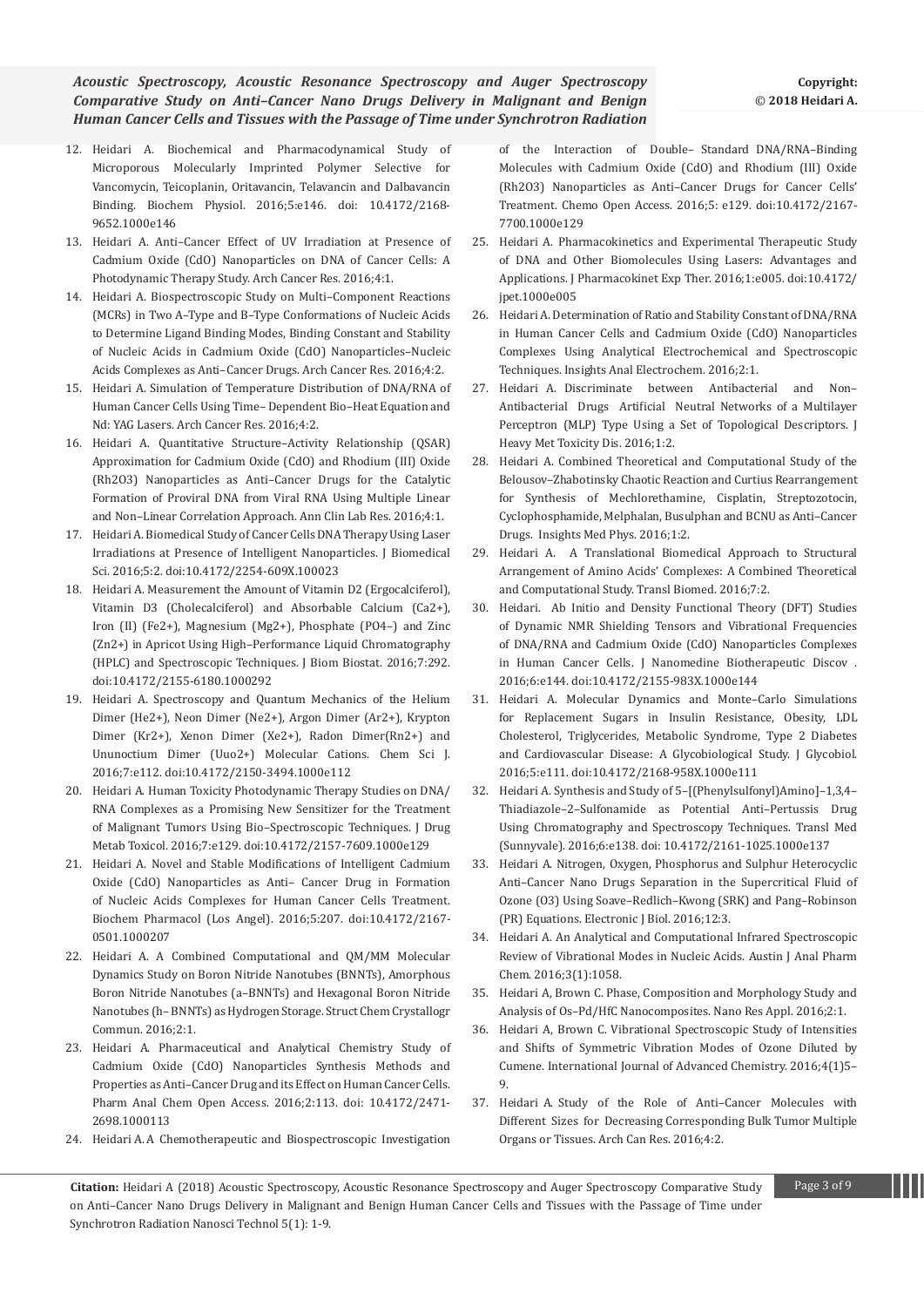- 38. [Heidari A. Genomics and Proteomics Studies of Zolpidem,](https://www.omicsonline.org/open-access/genomics-and-proteomics-studies-of-zolpidem-necopidem-alpidem-saripidem-miroprofen-zolimidine-olprinone-and-abafungin-as-antitumor-2153-0602-1000e125.php?aid=75982)  [Necopidem, Alpidem, Saripidem, Miroprofen, Zolimidine, Olprinone](https://www.omicsonline.org/open-access/genomics-and-proteomics-studies-of-zolpidem-necopidem-alpidem-saripidem-miroprofen-zolimidine-olprinone-and-abafungin-as-antitumor-2153-0602-1000e125.php?aid=75982)  [and Abafungin as Anti–Tumor, Peptide Antibiotics, Antiviral and](https://www.omicsonline.org/open-access/genomics-and-proteomics-studies-of-zolpidem-necopidem-alpidem-saripidem-miroprofen-zolimidine-olprinone-and-abafungin-as-antitumor-2153-0602-1000e125.php?aid=75982)  [Central Nervous System \(CNS\) Drugs. J Data Mining Genomics &](https://www.omicsonline.org/open-access/genomics-and-proteomics-studies-of-zolpidem-necopidem-alpidem-saripidem-miroprofen-zolimidine-olprinone-and-abafungin-as-antitumor-2153-0602-1000e125.php?aid=75982)  [Proteomics. 2016;7: e125. doi:10.4172/2153-0602.1000e125](https://www.omicsonline.org/open-access/genomics-and-proteomics-studies-of-zolpidem-necopidem-alpidem-saripidem-miroprofen-zolimidine-olprinone-and-abafungin-as-antitumor-2153-0602-1000e125.php?aid=75982)
- 39. Heidari A. Pharmacogenomics and Pharmacoproteomics Studies of Phosphodiesterase–5 (PDE5) Inhibitors and Paclitaxel Albumin– Stabilized Nanoparticles as Sandwiched Anti–Cancer Nano Drugs between Two DNA/RNA Molecules of Human Cancer Cells. J Pharmacogenomics Pharmacoproteomics. 2016;7:e153.
- 40. [Heidari A. Biotranslational Medical and Biospectroscopic Studies](http://www.transbiomedicine.com/translational-biomedicine/biotranslational-medical-and-biospectroscopic-studies-of-cadmium-oxidecdo-nanoparticlesdnarna-straight-and-cycle-chain-complexes-a.php?aid=9835)  [of Cadmium Oxide \(CdO\) Nanoparticles–DNA/RNA Straight and](http://www.transbiomedicine.com/translational-biomedicine/biotranslational-medical-and-biospectroscopic-studies-of-cadmium-oxidecdo-nanoparticlesdnarna-straight-and-cycle-chain-complexes-a.php?aid=9835)  [Cycle Chain Complexes as Potent Anti–Viral, Anti–Tumor and Anti–](http://www.transbiomedicine.com/translational-biomedicine/biotranslational-medical-and-biospectroscopic-studies-of-cadmium-oxidecdo-nanoparticlesdnarna-straight-and-cycle-chain-complexes-a.php?aid=9835)  [Microbial Drugs: A Clinical Approach. Transl Biomed. 2016;7:2.](http://www.transbiomedicine.com/translational-biomedicine/biotranslational-medical-and-biospectroscopic-studies-of-cadmium-oxidecdo-nanoparticlesdnarna-straight-and-cycle-chain-complexes-a.php?aid=9835)
- 41. [Heidari A. A Comparative Study on Simultaneous Determination and](http://www.acanceresearch.com/cancer-research/a-comparative-study-on-simultaneous-determination-and-separation-of-adsorbed-cadmium-oxide-cdo-nanoparticles-on-dnarna-of-human-ca.php?aid=9862)  [Separation of Adsorbed Cadmium Oxide \(CdO\) Nanoparticles on](http://www.acanceresearch.com/cancer-research/a-comparative-study-on-simultaneous-determination-and-separation-of-adsorbed-cadmium-oxide-cdo-nanoparticles-on-dnarna-of-human-ca.php?aid=9862)  [DNA/RNA of Human Cancer Cells Using Biospectroscopic Techniques](http://www.acanceresearch.com/cancer-research/a-comparative-study-on-simultaneous-determination-and-separation-of-adsorbed-cadmium-oxide-cdo-nanoparticles-on-dnarna-of-human-ca.php?aid=9862)  [and Dielectrophoresis \(DEP\) Method. Arch Can Res. 2016;4:2.](http://www.acanceresearch.com/cancer-research/a-comparative-study-on-simultaneous-determination-and-separation-of-adsorbed-cadmium-oxide-cdo-nanoparticles-on-dnarna-of-human-ca.php?aid=9862)
- 42. [Heidari A. Cheminformatics and System Chemistry of Cisplatin,](http://datamining.imedpub.com/cheminformatics-and-system-chemistry-of-cisplatin-carboplatin-nedaplatinoxaliplatin-heptaplatin-and-lobaplatin-as-anticancer-nano.php?aid=9880)  [Carboplatin, Nedaplatin, Oxaliplatin, Heptaplatin and Lobaplatin](http://datamining.imedpub.com/cheminformatics-and-system-chemistry-of-cisplatin-carboplatin-nedaplatinoxaliplatin-heptaplatin-and-lobaplatin-as-anticancer-nano.php?aid=9880)  [as Anti–Cancer Nano Drugs: A Combined Computational](http://datamining.imedpub.com/cheminformatics-and-system-chemistry-of-cisplatin-carboplatin-nedaplatinoxaliplatin-heptaplatin-and-lobaplatin-as-anticancer-nano.php?aid=9880)  [and Experimental Study. J Inform Data Min. 2016;1:3. doi:](http://datamining.imedpub.com/cheminformatics-and-system-chemistry-of-cisplatin-carboplatin-nedaplatinoxaliplatin-heptaplatin-and-lobaplatin-as-anticancer-nano.php?aid=9880)  [10.21767/2472-1956.100015](http://datamining.imedpub.com/cheminformatics-and-system-chemistry-of-cisplatin-carboplatin-nedaplatinoxaliplatin-heptaplatin-and-lobaplatin-as-anticancer-nano.php?aid=9880)
- 43. [Heidari A. Linear and Non–Linear Quantitative Structure–Anti–](https://www.omicsonline.org/open-access/linear-and-nonlinear-quantitative-structureanticanceractivityrelationship-qsacar-study-of-hydrous-ruthenium-iv-oxide-ruo2nanoparti-2329-6771-1000e110.php?aid=76867) [Cancer–Activity Relationship \(QSACAR\) Study of Hydrous Ruthenium](https://www.omicsonline.org/open-access/linear-and-nonlinear-quantitative-structureanticanceractivityrelationship-qsacar-study-of-hydrous-ruthenium-iv-oxide-ruo2nanoparti-2329-6771-1000e110.php?aid=76867)  [\(IV\) Oxide \(RuO2\) Nanoparticles as Non–Nucleoside Reverse](https://www.omicsonline.org/open-access/linear-and-nonlinear-quantitative-structureanticanceractivityrelationship-qsacar-study-of-hydrous-ruthenium-iv-oxide-ruo2nanoparti-2329-6771-1000e110.php?aid=76867)  [Transcriptase Inhibitors \(NNRTIs\) and Anti–Cancer Nano Drugs. J](https://www.omicsonline.org/open-access/linear-and-nonlinear-quantitative-structureanticanceractivityrelationship-qsacar-study-of-hydrous-ruthenium-iv-oxide-ruo2nanoparti-2329-6771-1000e110.php?aid=76867)  [Integr Oncol. 2016;5:e110. doi:10.4172/2329-6771.1000e110](https://www.omicsonline.org/open-access/linear-and-nonlinear-quantitative-structureanticanceractivityrelationship-qsacar-study-of-hydrous-ruthenium-iv-oxide-ruo2nanoparti-2329-6771-1000e110.php?aid=76867)
- 44. [Heidari A. Synthesis, Characterization and Biospectroscopic Studies](https://www.omicsonline.org/open-access/synthesis-characterization-and-biospectroscopic-studies-of-cadmium-oxide-cdo-nanoparticlesnucleic-acids-complexes-absence-of-solub-JNCR-1000103.pdf)  [of Cadmium Oxide \(CdO\) Nanoparticles–Nucleic Acids Complexes](https://www.omicsonline.org/open-access/synthesis-characterization-and-biospectroscopic-studies-of-cadmium-oxide-cdo-nanoparticlesnucleic-acids-complexes-absence-of-solub-JNCR-1000103.pdf)  [Absence of Soluble Polymer as a Protective Agent Using Nucleic](https://www.omicsonline.org/open-access/synthesis-characterization-and-biospectroscopic-studies-of-cadmium-oxide-cdo-nanoparticlesnucleic-acids-complexes-absence-of-solub-JNCR-1000103.pdf)  [Acids Condensation and Solution Reduction Method. J Nanosci Curr](https://www.omicsonline.org/open-access/synthesis-characterization-and-biospectroscopic-studies-of-cadmium-oxide-cdo-nanoparticlesnucleic-acids-complexes-absence-of-solub-JNCR-1000103.pdf)  [Res. 2016;1\(1\):e101.](https://www.omicsonline.org/open-access/synthesis-characterization-and-biospectroscopic-studies-of-cadmium-oxide-cdo-nanoparticlesnucleic-acids-complexes-absence-of-solub-JNCR-1000103.pdf)
- 45. [Heidari A. Coplanarity and Collinearity of 4'–Dinonyl–2,2'–Bithiazole](http://www.ijddr.in/drug-development/coplanarity-and-collinearity-of-4dinonyl22bithiazole-in-one-domain-of-bleomycin-and-pingyangmycin-to-be-responsible-for-bindingof.php?aid=9938)  [in One Domain of Bleomycin and Pingyangmycin to be Responsible](http://www.ijddr.in/drug-development/coplanarity-and-collinearity-of-4dinonyl22bithiazole-in-one-domain-of-bleomycin-and-pingyangmycin-to-be-responsible-for-bindingof.php?aid=9938)  [for Binding of Cadmium Oxide \(CdO\) Nanoparticles to DNA/RNA](http://www.ijddr.in/drug-development/coplanarity-and-collinearity-of-4dinonyl22bithiazole-in-one-domain-of-bleomycin-and-pingyangmycin-to-be-responsible-for-bindingof.php?aid=9938)  [Bidentate Ligands as Anti–Tumor Nano Drug. Int J Drug Dev & Res.](http://www.ijddr.in/drug-development/coplanarity-and-collinearity-of-4dinonyl22bithiazole-in-one-domain-of-bleomycin-and-pingyangmycin-to-be-responsible-for-bindingof.php?aid=9938)  [2016;8:007–008.](http://www.ijddr.in/drug-development/coplanarity-and-collinearity-of-4dinonyl22bithiazole-in-one-domain-of-bleomycin-and-pingyangmycin-to-be-responsible-for-bindingof.php?aid=9938)
- 46. [Heidari A. A Pharmacovigilance Study on Linear and Non–Linear](https://www.omicsonline.org/open-access/a-pharmacovigilance-study-on-linear-and-nonlinear-quantitativestructure-chromatographic-retention-relationships-qsrr-models-forthe-2329-6887-1000e161.php?aid=78376)  [Quantitative Structure \(Chromatographic\) Retention Relationships](https://www.omicsonline.org/open-access/a-pharmacovigilance-study-on-linear-and-nonlinear-quantitativestructure-chromatographic-retention-relationships-qsrr-models-forthe-2329-6887-1000e161.php?aid=78376)  [\(QSRR\) Models for the Prediction of Retention Time of Anti–](https://www.omicsonline.org/open-access/a-pharmacovigilance-study-on-linear-and-nonlinear-quantitativestructure-chromatographic-retention-relationships-qsrr-models-forthe-2329-6887-1000e161.php?aid=78376) [Cancer Nano Drugs under Synchrotron Radiations. J Pharmacovigil.](https://www.omicsonline.org/open-access/a-pharmacovigilance-study-on-linear-and-nonlinear-quantitativestructure-chromatographic-retention-relationships-qsrr-models-forthe-2329-6887-1000e161.php?aid=78376)  [2016;4:e161. doi:10.4172/2329-6887.1000e161](https://www.omicsonline.org/open-access/a-pharmacovigilance-study-on-linear-and-nonlinear-quantitativestructure-chromatographic-retention-relationships-qsrr-models-forthe-2329-6887-1000e161.php?aid=78376)
- 47. [Heidari A. Nanotechnology in Preparation of Semipermeable](https://www.omicsonline.org/open-access/nanotechnology-in-preparation-of-semipermeable-polymers-2090-4568-1000157.php?aid=78336)  [Polymers. J Adv Chem Eng. 2016;6:157.](https://www.omicsonline.org/open-access/nanotechnology-in-preparation-of-semipermeable-polymers-2090-4568-1000157.php?aid=78336)
- 48. [Heidari A. A Gastrointestinal Study on Linear and Non–Linear](https://www.omicsonline.org/open-access/a-gastrointestinal-study-on-linear-and-nonlinear-quantitative-structurechromatographic-retention-relationships-qsrr-models-for-ana-2161-069X-1000e119.php?aid=79075)  [Quantitative Structure \(Chromatographic\) Retention Relationships](https://www.omicsonline.org/open-access/a-gastrointestinal-study-on-linear-and-nonlinear-quantitative-structurechromatographic-retention-relationships-qsrr-models-for-ana-2161-069X-1000e119.php?aid=79075)  [\(QSRR\) Models for Analysis 5–Aminosalicylates Nano Particles](https://www.omicsonline.org/open-access/a-gastrointestinal-study-on-linear-and-nonlinear-quantitative-structurechromatographic-retention-relationships-qsrr-models-for-ana-2161-069X-1000e119.php?aid=79075)  [as Digestive System Nano Drugs under Synchrotron Radiations.](https://www.omicsonline.org/open-access/a-gastrointestinal-study-on-linear-and-nonlinear-quantitative-structurechromatographic-retention-relationships-qsrr-models-for-ana-2161-069X-1000e119.php?aid=79075)  [J Gastrointest Dig Syst. 2016;6:e119. doi:10.4172/2161-](https://www.omicsonline.org/open-access/a-gastrointestinal-study-on-linear-and-nonlinear-quantitative-structurechromatographic-retention-relationships-qsrr-models-for-ana-2161-069X-1000e119.php?aid=79075) [069X.1000e119](https://www.omicsonline.org/open-access/a-gastrointestinal-study-on-linear-and-nonlinear-quantitative-structurechromatographic-retention-relationships-qsrr-models-for-ana-2161-069X-1000e119.php?aid=79075)
- 49. [Heidari A. DNA/RNA Fragmentation and Cytolysis in Human](https://www.omicsonline.org/open-access/dnarna-fragmentation-and-cytolysis-in-human-cancer-cells-treatedwith-diphthamide-nano-particles-derivatives-2090-4924-1000e102.php?aid=79143)  [Cancer Cells Treated with Diphthamide Nano Particles Derivatives.](https://www.omicsonline.org/open-access/dnarna-fragmentation-and-cytolysis-in-human-cancer-cells-treatedwith-diphthamide-nano-particles-derivatives-2090-4924-1000e102.php?aid=79143)  [Biomedical Data Mining. 2016;5:e102. doi:10.4172/2090-](https://www.omicsonline.org/open-access/dnarna-fragmentation-and-cytolysis-in-human-cancer-cells-treatedwith-diphthamide-nano-particles-derivatives-2090-4924-1000e102.php?aid=79143) [4924.1000e102](https://www.omicsonline.org/open-access/dnarna-fragmentation-and-cytolysis-in-human-cancer-cells-treatedwith-diphthamide-nano-particles-derivatives-2090-4924-1000e102.php?aid=79143)
- 50. [Heidari A. A Successful Strategy for the Prediction of Solubility in the](http://www.imedpub.com/articles/a-successful-strategy-for-the-prediction-of-solubility-in-the-construction-of-quantitative-structureactivity-relationship-qsar-and.php?aid=17247)  [Construction of Quantitative Structure–Activity Relationship \(QSAR\)](http://www.imedpub.com/articles/a-successful-strategy-for-the-prediction-of-solubility-in-the-construction-of-quantitative-structureactivity-relationship-qsar-and.php?aid=17247)  [and Quantitative Structure–Property Relationship \(QSPR\) under](http://www.imedpub.com/articles/a-successful-strategy-for-the-prediction-of-solubility-in-the-construction-of-quantitative-structureactivity-relationship-qsar-and.php?aid=17247)  [Synchrotron Radiations Using Genetic Function Approximation](http://www.imedpub.com/articles/a-successful-strategy-for-the-prediction-of-solubility-in-the-construction-of-quantitative-structureactivity-relationship-qsar-and.php?aid=17247)  [\(GFA\) Algorithm. J Mol Biol Biotechnol. 2016;1:1.](http://www.imedpub.com/articles/a-successful-strategy-for-the-prediction-of-solubility-in-the-construction-of-quantitative-structureactivity-relationship-qsar-and.php?aid=17247)
- 51. [Alireza Heidari. Computational Study on Molecular Structures of C20,](https://www.omicsonline.org/open-access/computational-study-on-molecular-structures-of-c20-c60-c240-c540c960-c2160-and-c3840-fullerene-nano-molecules-under-synchrotron-ra-2169-0022-1000282.pdf)  [C60, C240, C540, C960, C2160 and C3840 Fullerene Nano Molecules](https://www.omicsonline.org/open-access/computational-study-on-molecular-structures-of-c20-c60-c240-c540c960-c2160-and-c3840-fullerene-nano-molecules-under-synchrotron-ra-2169-0022-1000282.pdf)  [under Synchrotron Radiations Using Fuzzy Logic. J Material Sci Eng.](https://www.omicsonline.org/open-access/computational-study-on-molecular-structures-of-c20-c60-c240-c540c960-c2160-and-c3840-fullerene-nano-molecules-under-synchrotron-ra-2169-0022-1000282.pdf)  [2016;5\(5\):282.](https://www.omicsonline.org/open-access/computational-study-on-molecular-structures-of-c20-c60-c240-c540c960-c2160-and-c3840-fullerene-nano-molecules-under-synchrotron-ra-2169-0022-1000282.pdf)
- 52. [Alireza Heidari. Graph Theoretical Analysis of Zigzag](https://www.omicsonline.org/open-access/graph-theoretical-analysis-of-zigzag-polyhexamethylene-biguanide-polyhexamethylene-adipamide-polyhexamethylene-biguanide-gauze-and-2168-9679-1000e143.php?aid=80804)  [Polyhexamethylene Biguanide, Polyhexamethylene Adipamide,](https://www.omicsonline.org/open-access/graph-theoretical-analysis-of-zigzag-polyhexamethylene-biguanide-polyhexamethylene-adipamide-polyhexamethylene-biguanide-gauze-and-2168-9679-1000e143.php?aid=80804)  [Polyhexamethylene Biguanide Gauze and Polyhexamethylene](https://www.omicsonline.org/open-access/graph-theoretical-analysis-of-zigzag-polyhexamethylene-biguanide-polyhexamethylene-adipamide-polyhexamethylene-biguanide-gauze-and-2168-9679-1000e143.php?aid=80804)  [Biguanide Hydrochloride \(PHMB\) Boron Nitride Nanotubes](https://www.omicsonline.org/open-access/graph-theoretical-analysis-of-zigzag-polyhexamethylene-biguanide-polyhexamethylene-adipamide-polyhexamethylene-biguanide-gauze-and-2168-9679-1000e143.php?aid=80804)  [\(BNNTs\), Amorphous Boron Nitride Nanotubes \(a–BNNTs\) and](https://www.omicsonline.org/open-access/graph-theoretical-analysis-of-zigzag-polyhexamethylene-biguanide-polyhexamethylene-adipamide-polyhexamethylene-biguanide-gauze-and-2168-9679-1000e143.php?aid=80804)  [Hexagonal Boron Nitride Nanotubes \(h–BNNTs\). J Appl Computat](https://www.omicsonline.org/open-access/graph-theoretical-analysis-of-zigzag-polyhexamethylene-biguanide-polyhexamethylene-adipamide-polyhexamethylene-biguanide-gauze-and-2168-9679-1000e143.php?aid=80804)  [Mat; 2016. doi:10.4172/2168-9679.1000e143](https://www.omicsonline.org/open-access/graph-theoretical-analysis-of-zigzag-polyhexamethylene-biguanide-polyhexamethylene-adipamide-polyhexamethylene-biguanide-gauze-and-2168-9679-1000e143.php?aid=80804)
- 53. [Alireza Heidari. The Impact of High Resolution Imaging on Diagnosis",](http://imagejournals.org/the-impact-of-high-resolution-imaging-on-diagnosis.pdf)  [Int J Clin Med Imaging ; 2016;3\(6\):1000e101.](http://imagejournals.org/the-impact-of-high-resolution-imaging-on-diagnosis.pdf)
- 54. [Alireza Heidari. A Comparative Study of Conformational Behavior of](http://biomedicine.imedpub.com/a-comparative-study-of-conformational-behavior-of-isotretinoin-13cis-retinoic-acid-and-tretinoin-alltrans-retinoic-acid-atra-nano.pdf)  [Isotretinoin \(13–Cis Retinoic Acid\) and Tretinoin \(All–Trans Retinoic](http://biomedicine.imedpub.com/a-comparative-study-of-conformational-behavior-of-isotretinoin-13cis-retinoic-acid-and-tretinoin-alltrans-retinoic-acid-atra-nano.pdf)  [Acid \(ATRA\)\) Nano Particles as Anti–Cancer Nano Drugs under](http://biomedicine.imedpub.com/a-comparative-study-of-conformational-behavior-of-isotretinoin-13cis-retinoic-acid-and-tretinoin-alltrans-retinoic-acid-atra-nano.pdf)  [Synchrotron9 Radiations Using Hartree–Fock \(HF\) and Density](http://biomedicine.imedpub.com/a-comparative-study-of-conformational-behavior-of-isotretinoin-13cis-retinoic-acid-and-tretinoin-alltrans-retinoic-acid-atra-nano.pdf)  [Functional Theory \(DFT\) Method. Insights in Biomed. 2016;1\(2\):8.](http://biomedicine.imedpub.com/a-comparative-study-of-conformational-behavior-of-isotretinoin-13cis-retinoic-acid-and-tretinoin-alltrans-retinoic-acid-atra-nano.pdf)  [DOI: 10.21767/2572-5610.100008](http://biomedicine.imedpub.com/a-comparative-study-of-conformational-behavior-of-isotretinoin-13cis-retinoic-acid-and-tretinoin-alltrans-retinoic-acid-atra-nano.pdf)
- 55. [Alireza Heidari. Advances in Logic, Operations and Computational](https://www.omicsonline.org/open-access/advances-in-logic-operations-and-computational-mathematics-2168-9679-1000e144.pdf)  [Mathematics. J Appl Computat Math. 2016; 5\(5\). DOI: 10.4172/2168-](https://www.omicsonline.org/open-access/advances-in-logic-operations-and-computational-mathematics-2168-9679-1000e144.pdf) [9679.1000e144](https://www.omicsonline.org/open-access/advances-in-logic-operations-and-computational-mathematics-2168-9679-1000e144.pdf)
- 56. [Alireza Heidari. Mathematical Equations in Predicting Physical](https://www.omicsonline.org/open-access/mathematical-equations-in-predicting-physical-behavior-2168-9679-1000e145.pdf)  [Behavior. J Appl Computat Math. 2016;5\(5\) 2016, DOI:](https://www.omicsonline.org/open-access/mathematical-equations-in-predicting-physical-behavior-2168-9679-1000e145.pdf)  [10.4172/2168-9679.1000e145](https://www.omicsonline.org/open-access/mathematical-equations-in-predicting-physical-behavior-2168-9679-1000e145.pdf)
- 57. [Alireza Heidari. Chemotherapy a Last Resort for Cancer Treatment.](https://www.omicsonline.org/open-access/chemotherapy-a-last-resort-for-cancer-treatment-2167-7700-1000e130.pdf)  [Chemo Open Access. 2016;5\(4\). DOI: 10.4172/2167-7700.100e130](https://www.omicsonline.org/open-access/chemotherapy-a-last-resort-for-cancer-treatment-2167-7700-1000e130.pdf)
- 58. [Alireza Heidari. Separation and Pre–Concentration of Metal Cations–](https://www.omicsonline.org/open-access/separation-and-preconcentration-of-metal-cations--dnarnachelates-using-molecular-beam-mass-spectrometry-with-tunable-vacuumultravi-2469-9861-1000e101.pdf) [DNA/RNA Chelates Using Molecular Beam Mass Spectrometry with](https://www.omicsonline.org/open-access/separation-and-preconcentration-of-metal-cations--dnarnachelates-using-molecular-beam-mass-spectrometry-with-tunable-vacuumultravi-2469-9861-1000e101.pdf)  [Tunable Vacuum Ultraviolet \(VUV\) Synchrotron Radiation and](https://www.omicsonline.org/open-access/separation-and-preconcentration-of-metal-cations--dnarnachelates-using-molecular-beam-mass-spectrometry-with-tunable-vacuumultravi-2469-9861-1000e101.pdf)  [Various Analytical Methods. Mass Spectrom Purif Tech. 2016;2\(2\).](https://www.omicsonline.org/open-access/separation-and-preconcentration-of-metal-cations--dnarnachelates-using-molecular-beam-mass-spectrometry-with-tunable-vacuumultravi-2469-9861-1000e101.pdf)  [DOI: 10.4172/2469-9861.1000e101](https://www.omicsonline.org/open-access/separation-and-preconcentration-of-metal-cations--dnarnachelates-using-molecular-beam-mass-spectrometry-with-tunable-vacuumultravi-2469-9861-1000e101.pdf)
- 59. [Alireza Heidari. Yoctosecond Quantitative Structure–Activity](http://www.imedpub.com/articles/yoctosecond-quantitative-structure-activity-relationship-qsar-and-quantitative-structure-property-relationship-qspr-under-synchrot.pdf)  [Relationship \(QSAR\) and Quantitative Structure–Property](http://www.imedpub.com/articles/yoctosecond-quantitative-structure-activity-relationship-qsar-and-quantitative-structure-property-relationship-qspr-under-synchrot.pdf)  [Relationship \(QSPR\) under Synchrotron Radiations Studies for](http://www.imedpub.com/articles/yoctosecond-quantitative-structure-activity-relationship-qsar-and-quantitative-structure-property-relationship-qspr-under-synchrot.pdf)  [Prediction of Solubility of Anti– Cancer Nano Drugs in Aqueous](http://www.imedpub.com/articles/yoctosecond-quantitative-structure-activity-relationship-qsar-and-quantitative-structure-property-relationship-qspr-under-synchrot.pdf)  [Solutions Using Genetic Function Approximation \(GFA\) Algorithm.](http://www.imedpub.com/articles/yoctosecond-quantitative-structure-activity-relationship-qsar-and-quantitative-structure-property-relationship-qspr-under-synchrot.pdf)  [Insight Pharm Res. 2016;1\(1\).](http://www.imedpub.com/articles/yoctosecond-quantitative-structure-activity-relationship-qsar-and-quantitative-structure-property-relationship-qspr-under-synchrot.pdf)
- 60. [Alireza Heidari. Cancer Risk Prediction and Assessment in Human](http://imagejournals.org/cancer-risk-prediction-and-assessment-in-human-cells-under-synchrotron-radiations-using-quantitative-structure-activity-relationship.pdf)  [Cells under Synchrotron Radiations Using Quantitative Structure](http://imagejournals.org/cancer-risk-prediction-and-assessment-in-human-cells-under-synchrotron-radiations-using-quantitative-structure-activity-relationship.pdf)  [Activity Relationship \(QSAR\) and Quantitative Structure Properties](http://imagejournals.org/cancer-risk-prediction-and-assessment-in-human-cells-under-synchrotron-radiations-using-quantitative-structure-activity-relationship.pdf)  [Relationship \(QSPR\) Studies. Int J Clin Med Imaging . 2016;3\(10\):](http://imagejournals.org/cancer-risk-prediction-and-assessment-in-human-cells-under-synchrotron-radiations-using-quantitative-structure-activity-relationship.pdf)  [516. DOI: 10.4172/2376-0249.1000516](http://imagejournals.org/cancer-risk-prediction-and-assessment-in-human-cells-under-synchrotron-radiations-using-quantitative-structure-activity-relationship.pdf)
- 61. [Alireza Heidari. A Novel Approach to Biology. Electronic J Biol.](http://ejbio.imedpub.com/a-novel-approach-to-biology.pdf)  [2016;12\(4\):1-2.](http://ejbio.imedpub.com/a-novel-approach-to-biology.pdf)
- 62. [Alireza Heidari. Innovative Biomedical Equipment's for Diagnosis](file:///C:\Users\onlinepc22\Downloads\innovative-biomedical-equipments-for-diagnosis-and-treatment-2155-9538-1000e124.pdf)  [and Treatment. J Bioengineer & Biomedical Sci. 2016;6\(2\). DOI:](file:///C:\Users\onlinepc22\Downloads\innovative-biomedical-equipments-for-diagnosis-and-treatment-2155-9538-1000e124.pdf)  [10.4172/2155-9538.1000e124](file:///C:\Users\onlinepc22\Downloads\innovative-biomedical-equipments-for-diagnosis-and-treatment-2155-9538-1000e124.pdf)
- 63. [Alireza Heidari. Integrating Precision Cancer Medicine into](file:///C:\Users\onlinepc22\Downloads\integrating-precision-cancer-medicine-into-healthcare-medicarereimbursement-changes-and-the-practice-of-oncology-trends-in-oncolog.pdf)  [Healthcare, Medicare Reimbursement Changes and the Practice of](file:///C:\Users\onlinepc22\Downloads\integrating-precision-cancer-medicine-into-healthcare-medicarereimbursement-changes-and-the-practice-of-oncology-trends-in-oncolog.pdf)

**Citation:** Heidari A (2018) Acoustic Spectroscopy, Acoustic Resonance Spectroscopy and Auger Spectroscopy Comparative Study Page 4 of 9 on Anti–Cancer Nano Drugs Delivery in Malignant and Benign Human Cancer Cells and Tissues with the Passage of Time under Synchrotron Radiation Nanosci Technol 5(1): 1-9.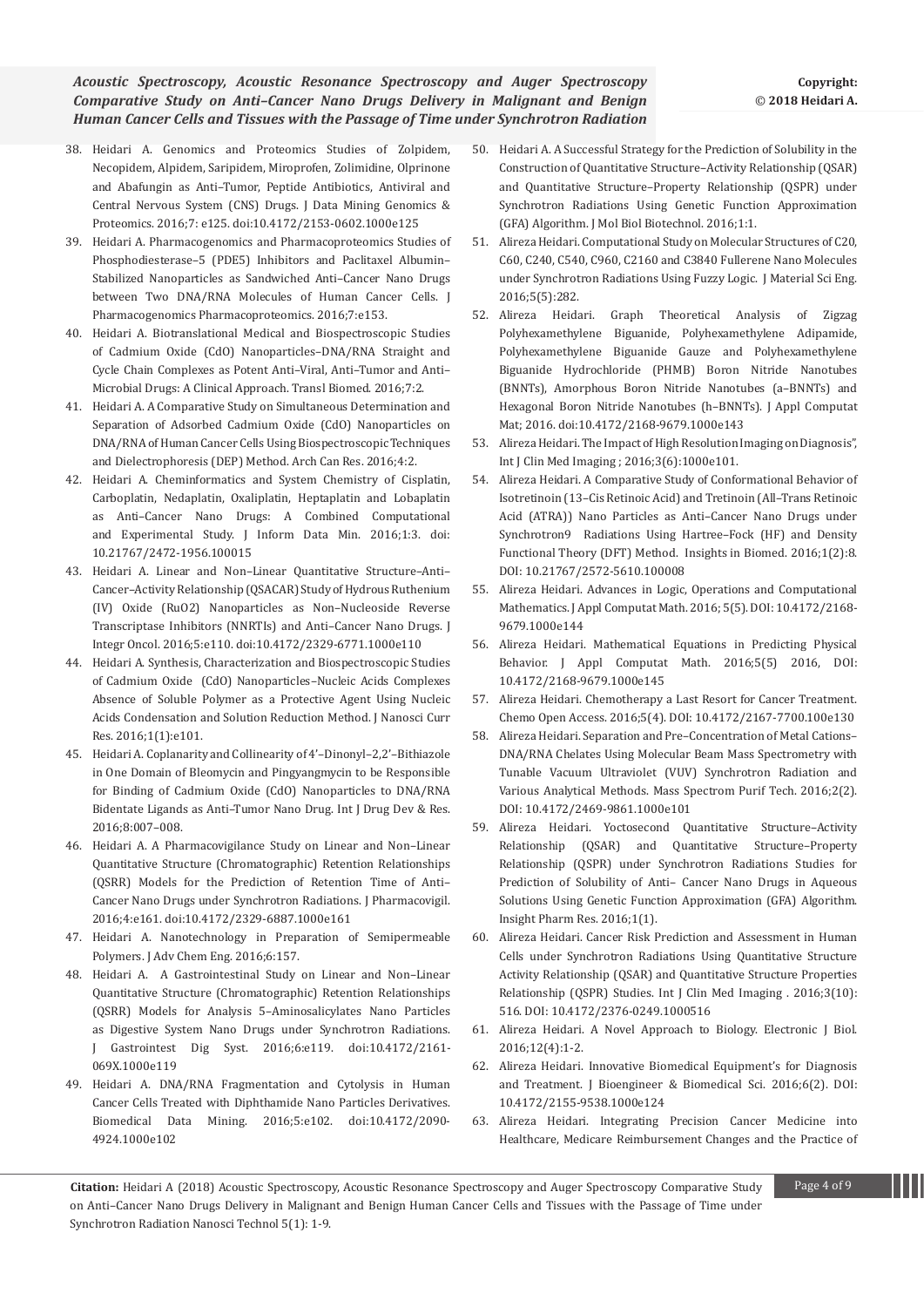[Oncology: Trends in Oncology Medicine and Practices. J Oncol Med](file:///C:\Users\onlinepc22\Downloads\integrating-precision-cancer-medicine-into-healthcare-medicarereimbursement-changes-and-the-practice-of-oncology-trends-in-oncolog.pdf)  [& Pract. 2016;1\(2\).](file:///C:\Users\onlinepc22\Downloads\integrating-precision-cancer-medicine-into-healthcare-medicarereimbursement-changes-and-the-practice-of-oncology-trends-in-oncolog.pdf)

- 64. [Alireza Heidari. Promoting Convergence in Biomedical and](file:///C:\Users\onlinepc22\Downloads\editors-note-journal-of-bioengineering--biomedical-science-volume-6-issue-3-2155-9538-1000e126.pdf)  [Biomaterials Sciences and Silk Proteins for Biomedical and](file:///C:\Users\onlinepc22\Downloads\editors-note-journal-of-bioengineering--biomedical-science-volume-6-issue-3-2155-9538-1000e126.pdf)  [Biomaterials Applications: An Introduction to Materials in](file:///C:\Users\onlinepc22\Downloads\editors-note-journal-of-bioengineering--biomedical-science-volume-6-issue-3-2155-9538-1000e126.pdf)  [Medicine and Bioengineering Perspectives. J Bioengineer &](file:///C:\Users\onlinepc22\Downloads\editors-note-journal-of-bioengineering--biomedical-science-volume-6-issue-3-2155-9538-1000e126.pdf)  [Biomedical Sci. 2016; 6\(3\). DOI: 10.4172/2155-9538.1000e126](file:///C:\Users\onlinepc22\Downloads\editors-note-journal-of-bioengineering--biomedical-science-volume-6-issue-3-2155-9538-1000e126.pdf)
- 65. [Alireza Heidari. X–Ray Fluorescence and X–Ray Diffraction Analysis](file:///C:\Users\onlinepc22\Downloads\xray-fluorescence-and-xray-diffraction-analysis-on-discrete-elementmodeling-of-nano-powder-metallurgy-processes-in-optimal-contain-2168-9806-1000e136.pdf)  [on Discrete Element Modeling of Nano Powder Metallurgy Processes](file:///C:\Users\onlinepc22\Downloads\xray-fluorescence-and-xray-diffraction-analysis-on-discrete-elementmodeling-of-nano-powder-metallurgy-processes-in-optimal-contain-2168-9806-1000e136.pdf)  [in Optimal Container Design. J Powder Metall Min. 2017;6\(1\). DOI:](file:///C:\Users\onlinepc22\Downloads\xray-fluorescence-and-xray-diffraction-analysis-on-discrete-elementmodeling-of-nano-powder-metallurgy-processes-in-optimal-contain-2168-9806-1000e136.pdf)  [10.4172/2168-9806.1000e136](file:///C:\Users\onlinepc22\Downloads\xray-fluorescence-and-xray-diffraction-analysis-on-discrete-elementmodeling-of-nano-powder-metallurgy-processes-in-optimal-contain-2168-9806-1000e136.pdf)
- 66. [Alireza Heidari. Biomolecular Spectroscopy and Dynamics of Nano–](https://www.imedpub.com/articles/delivery-in-dnarna-of-human-cancer-cells-membrane-under-synchrotron-radiations-a-payloadbased-perspective.pdf) [Sized Molecules and Clusters as Cross– Linking–Induced Anti–](https://www.imedpub.com/articles/delivery-in-dnarna-of-human-cancer-cells-membrane-under-synchrotron-radiations-a-payloadbased-perspective.pdf) [Cancer and Immune–Oncology Nano Drugs Delivery in DNA/RNA](https://www.imedpub.com/articles/delivery-in-dnarna-of-human-cancer-cells-membrane-under-synchrotron-radiations-a-payloadbased-perspective.pdf)  [of Human Cancer Cells' Membranes under Synchrotron Radiations:](https://www.imedpub.com/articles/delivery-in-dnarna-of-human-cancer-cells-membrane-under-synchrotron-radiations-a-payloadbased-perspective.pdf)  [A Payload–Based Perspective. Arch Chem Res. 2017;1\(2\):11. DOI:](https://www.imedpub.com/articles/delivery-in-dnarna-of-human-cancer-cells-membrane-under-synchrotron-radiations-a-payloadbased-perspective.pdf)  [10.21767/2572-4657.100011](https://www.imedpub.com/articles/delivery-in-dnarna-of-human-cancer-cells-membrane-under-synchrotron-radiations-a-payloadbased-perspective.pdf)
- 67. [Alireza Heidari. Deficiencies in Repair of Double–Standard DNA/](file:///C:\Users\onlinepc22\Downloads\deficiencies-in-repair-of-doublestandard-dnarnabinding-molecules-identified-in-many-types-of-solid-and-liquid-tumors-oncology-in-h-r1vX.pdf) [RNA–Binding Molecules Identified in Many Types of Solid and](file:///C:\Users\onlinepc22\Downloads\deficiencies-in-repair-of-doublestandard-dnarnabinding-molecules-identified-in-many-types-of-solid-and-liquid-tumors-oncology-in-h-r1vX.pdf)  [Liquid Tumors Oncology in Human Body for Advancing Cancer](file:///C:\Users\onlinepc22\Downloads\deficiencies-in-repair-of-doublestandard-dnarnabinding-molecules-identified-in-many-types-of-solid-and-liquid-tumors-oncology-in-h-r1vX.pdf)  [Immunotherapy Using Computer Simulations and Data Analysis.](file:///C:\Users\onlinepc22\Downloads\deficiencies-in-repair-of-doublestandard-dnarnabinding-molecules-identified-in-many-types-of-solid-and-liquid-tumors-oncology-in-h-r1vX.pdf)  [J Appl Bioinforma Comput Biol. 2017;6\(1\). DOI: 10.4172/2329-](file:///C:\Users\onlinepc22\Downloads\deficiencies-in-repair-of-doublestandard-dnarnabinding-molecules-identified-in-many-types-of-solid-and-liquid-tumors-oncology-in-h-r1vX.pdf) [9533.1000e104](file:///C:\Users\onlinepc22\Downloads\deficiencies-in-repair-of-doublestandard-dnarnabinding-molecules-identified-in-many-types-of-solid-and-liquid-tumors-oncology-in-h-r1vX.pdf)
- 68. [Alireza Heidari. Electronic Coupling among the Five Nanomolecules](https://www.imedpub.com/articles/electronic-coupling-among-the-five-nanomolecules-shuts-down-quantum-tunneling-in-the-presence-and-absence-of-an-applied-magnetic-f.pdf)  [Shuts Down Quantum Tunneling in the Presence and Absence of an](https://www.imedpub.com/articles/electronic-coupling-among-the-five-nanomolecules-shuts-down-quantum-tunneling-in-the-presence-and-absence-of-an-applied-magnetic-f.pdf)  [Applied Magnetic Field for Indication of the Dimer or other Provide](https://www.imedpub.com/articles/electronic-coupling-among-the-five-nanomolecules-shuts-down-quantum-tunneling-in-the-presence-and-absence-of-an-applied-magnetic-f.pdf)  [Different Influences on the Magnetic Behavior of Single Molecular](https://www.imedpub.com/articles/electronic-coupling-among-the-five-nanomolecules-shuts-down-quantum-tunneling-in-the-presence-and-absence-of-an-applied-magnetic-f.pdf)  [Magnets \(SMMs\) as Qubits for Quantum Computing. Glob J Res Rev.](https://www.imedpub.com/articles/electronic-coupling-among-the-five-nanomolecules-shuts-down-quantum-tunneling-in-the-presence-and-absence-of-an-applied-magnetic-f.pdf)  [2017;4\(2\):19. DOI: 10.21767/2393-8854.100019](https://www.imedpub.com/articles/electronic-coupling-among-the-five-nanomolecules-shuts-down-quantum-tunneling-in-the-presence-and-absence-of-an-applied-magnetic-f.pdf)
- 69. [Alireza Heidari. Polymorphism in Nano–Sized Graphene Ligand–](file:///C:\Users\onlinepc22\Downloads\polymorphism-in-nanosized-graphene-ligandinduced-transformation-of-au38xagxxcuxsphtbu24-to-au36xagxxcuxsphtbu24-x112-nanomolecules-Jhgv.pdf) [Induced Transformation of Au38– xAgx/xCux\(SPh–tBu\)24 to Au36–](file:///C:\Users\onlinepc22\Downloads\polymorphism-in-nanosized-graphene-ligandinduced-transformation-of-au38xagxxcuxsphtbu24-to-au36xagxxcuxsphtbu24-x112-nanomolecules-Jhgv.pdf)  $xAgx/xCux(SPh-tBu)24$  ( $x = 1-12$ ) Nanomolecules for Synthesis of [Au144– xAgx/xCux\[\(SR\)60, \(SC4\)60, \(SC6\)60, \(SC12\)60, \(PET\)60,](file:///C:\Users\onlinepc22\Downloads\polymorphism-in-nanosized-graphene-ligandinduced-transformation-of-au38xagxxcuxsphtbu24-to-au36xagxxcuxsphtbu24-x112-nanomolecules-Jhgv.pdf)  [\(p–MBA\)60, \(F\)60, \(Cl\)60, \(Br\)60, \(I\)60, \(At\)60, \(Uus\)60 and](file:///C:\Users\onlinepc22\Downloads\polymorphism-in-nanosized-graphene-ligandinduced-transformation-of-au38xagxxcuxsphtbu24-to-au36xagxxcuxsphtbu24-x112-nanomolecules-Jhgv.pdf)  [\(SC6H13\)60\] Nano Clusters as Anti–Cancer Nano Drugs. J Nanomater](file:///C:\Users\onlinepc22\Downloads\polymorphism-in-nanosized-graphene-ligandinduced-transformation-of-au38xagxxcuxsphtbu24-to-au36xagxxcuxsphtbu24-x112-nanomolecules-Jhgv.pdf)  [Mol Nanotechnol. 2017; 6\(3\). DOI: 10.4172/2324-8777.1000e109](file:///C:\Users\onlinepc22\Downloads\polymorphism-in-nanosized-graphene-ligandinduced-transformation-of-au38xagxxcuxsphtbu24-to-au36xagxxcuxsphtbu24-x112-nanomolecules-Jhgv.pdf)
- 70. [Alireza Heidari. Biomedical Resource Oncology and Data Mining](file:///C:\Users\onlinepc22\Downloads\biomedical-resource-oncology-and-data-mining-to-enable-resourcediscovery-in-medical-medicinal-clinical-pharmaceutical-chemical-and-2090-4924-1000e103.pdf)  [to Enable Resource Discovery in Medical, Medicinal, Clinical,](file:///C:\Users\onlinepc22\Downloads\biomedical-resource-oncology-and-data-mining-to-enable-resourcediscovery-in-medical-medicinal-clinical-pharmaceutical-chemical-and-2090-4924-1000e103.pdf)  [Pharmaceutical, Chemical and Translational Research and Their](file:///C:\Users\onlinepc22\Downloads\biomedical-resource-oncology-and-data-mining-to-enable-resourcediscovery-in-medical-medicinal-clinical-pharmaceutical-chemical-and-2090-4924-1000e103.pdf)  [Applications in Cancer Research. Int J Biomed Data Min. 2017;6\(2\).](file:///C:\Users\onlinepc22\Downloads\biomedical-resource-oncology-and-data-mining-to-enable-resourcediscovery-in-medical-medicinal-clinical-pharmaceutical-chemical-and-2090-4924-1000e103.pdf)  [DOI: 10.4172/2090-4924.1000e103](file:///C:\Users\onlinepc22\Downloads\biomedical-resource-oncology-and-data-mining-to-enable-resourcediscovery-in-medical-medicinal-clinical-pharmaceutical-chemical-and-2090-4924-1000e103.pdf)
- 71. [Alireza Heidari. Study of Synthesis, Pharmacokinetics,](https://www.omicsonline.org/open-access/study-of-synthesis-pharmacokinetics-pharmacodynamics-dosing-stability-safety-and-efficacy-of-olympiadane-nanomolecules-as-agent-fo-2329-6631-1000e154.pdf)  [Pharmacodynamics, Dosing, Stability, Safety and Efficacy of](https://www.omicsonline.org/open-access/study-of-synthesis-pharmacokinetics-pharmacodynamics-dosing-stability-safety-and-efficacy-of-olympiadane-nanomolecules-as-agent-fo-2329-6631-1000e154.pdf)  [Olympiadane Nano molecules as Agent for Cancer Enzymotherapy,](https://www.omicsonline.org/open-access/study-of-synthesis-pharmacokinetics-pharmacodynamics-dosing-stability-safety-and-efficacy-of-olympiadane-nanomolecules-as-agent-fo-2329-6631-1000e154.pdf)  [Immunotherapy, Chemotherapy, Radiotherapy, Hormone Therapy](https://www.omicsonline.org/open-access/study-of-synthesis-pharmacokinetics-pharmacodynamics-dosing-stability-safety-and-efficacy-of-olympiadane-nanomolecules-as-agent-fo-2329-6631-1000e154.pdf)  [and Targeted Therapy under Synchrotorn Radiation. J Dev Drugs.](https://www.omicsonline.org/open-access/study-of-synthesis-pharmacokinetics-pharmacodynamics-dosing-stability-safety-and-efficacy-of-olympiadane-nanomolecules-as-agent-fo-2329-6631-1000e154.pdf)  [2017;6\(2\). DOI: 10.4172/2329-6631.1000e15](https://www.omicsonline.org/open-access/study-of-synthesis-pharmacokinetics-pharmacodynamics-dosing-stability-safety-and-efficacy-of-olympiadane-nanomolecules-as-agent-fo-2329-6631-1000e154.pdf)
- 72. Alireza Heidari. A Novel Approach to Future Horizon of Top Seven<br>Biomedical Research Topics to Watch in 2017: Alzheimer's, Biomedical Research Topics to Watch in 2017: [Ebola, Hypersomnia, Human Immunodeficiency Virus \(HIV\),](file:///C:\Users\onlinepc22\Downloads\a-novel-approach-to-future-horizon-of-top-seven-biomedical-researchtopics-to-watch-in-2017-alzheimers-ebola-hypersomnia-humanimmun.pdf)  [Tuberculosis \(TB\), Microbiome/Antibiotic Resistance and](file:///C:\Users\onlinepc22\Downloads\a-novel-approach-to-future-horizon-of-top-seven-biomedical-researchtopics-to-watch-in-2017-alzheimers-ebola-hypersomnia-humanimmun.pdf)  [Endovascular Stroke. J Bioengineer & Biomedical Sci. 2017;7\(1\).](file:///C:\Users\onlinepc22\Downloads\a-novel-approach-to-future-horizon-of-top-seven-biomedical-researchtopics-to-watch-in-2017-alzheimers-ebola-hypersomnia-humanimmun.pdf)  [DOI: 10.4172/2155-9538.1000e127](file:///C:\Users\onlinepc22\Downloads\a-novel-approach-to-future-horizon-of-top-seven-biomedical-researchtopics-to-watch-in-2017-alzheimers-ebola-hypersomnia-humanimmun.pdf)
- 73. [Alireza Heidari. Opinion on Computational Fluid Dynamics \(CFD\)](file:///C:\Users\onlinepc22\Downloads\opinion-on-computational-fluid-dynamics-cfd-technique-2476-2296-1000157.pdf)  [Technique. Fluid Mech Open Acc. 2017;4\(3\):157. DOI:10.4172/2476-](file:///C:\Users\onlinepc22\Downloads\opinion-on-computational-fluid-dynamics-cfd-technique-2476-2296-1000157.pdf)

[2296.1000157](file:///C:\Users\onlinepc22\Downloads\opinion-on-computational-fluid-dynamics-cfd-technique-2476-2296-1000157.pdf)

- 74. [Alireza Heidari. Concurrent Diagnosis of Oncology Influence Outcomes](http://www.imedpub.com/articles/concurrent-diagnosis-of-oncology-influence-outcomes-in-emergency-general-surgery-for-colorectal-cancer-and-multiple-sclerosis-ms-t.pdf)  [in Emergency General Surgery for Colorectal Cancer and Multiple](http://www.imedpub.com/articles/concurrent-diagnosis-of-oncology-influence-outcomes-in-emergency-general-surgery-for-colorectal-cancer-and-multiple-sclerosis-ms-t.pdf)  [Sclerosis \(MS\) Treatment Using Magnetic Resonance Imaging \(MRI\)](http://www.imedpub.com/articles/concurrent-diagnosis-of-oncology-influence-outcomes-in-emergency-general-surgery-for-colorectal-cancer-and-multiple-sclerosis-ms-t.pdf)  [and Au329\(SR\)84, Au329–xAgx\(SR\)84, Au144\(SR\)60, Au68\(SR\)36,](http://www.imedpub.com/articles/concurrent-diagnosis-of-oncology-influence-outcomes-in-emergency-general-surgery-for-colorectal-cancer-and-multiple-sclerosis-ms-t.pdf)  [Au30\(SR\)18, Au102\(SPh\)44, Au38\(SPh\)24, Au38\(SC2H4Ph\)24,](http://www.imedpub.com/articles/concurrent-diagnosis-of-oncology-influence-outcomes-in-emergency-general-surgery-for-colorectal-cancer-and-multiple-sclerosis-ms-t.pdf)  [Au21S\(SAdm\)15, Au36\(pMBA\)24 and Au25\(pMBA\)18 Nano](http://www.imedpub.com/articles/concurrent-diagnosis-of-oncology-influence-outcomes-in-emergency-general-surgery-for-colorectal-cancer-and-multiple-sclerosis-ms-t.pdf)  [Clusters. J Surgery Emerg Med. 2017;1\(21\).](http://www.imedpub.com/articles/concurrent-diagnosis-of-oncology-influence-outcomes-in-emergency-general-surgery-for-colorectal-cancer-and-multiple-sclerosis-ms-t.pdf)
- 75. [Alireza Heidari. Developmental Cell Biology in Adult Stem Cells](https://www.scitechnol.com/peer-review/developmental-cell-biology-in-adult-stem-cells-death-and-autophagy-to-trigger-a-preventive-allergic-reaction-to-common-airborne-al-UR9x.php?article_id=6166)  [Death and Autophagy to Trigger a Preventive Allergic Reaction to](https://www.scitechnol.com/peer-review/developmental-cell-biology-in-adult-stem-cells-death-and-autophagy-to-trigger-a-preventive-allergic-reaction-to-common-airborne-al-UR9x.php?article_id=6166)  [Common Airborne Allergens under Synchrotron Radiation Using](https://www.scitechnol.com/peer-review/developmental-cell-biology-in-adult-stem-cells-death-and-autophagy-to-trigger-a-preventive-allergic-reaction-to-common-airborne-al-UR9x.php?article_id=6166)  [Nanotechnology for Therapeutic Goals in Particular Allergy Shots](https://www.scitechnol.com/peer-review/developmental-cell-biology-in-adult-stem-cells-death-and-autophagy-to-trigger-a-preventive-allergic-reaction-to-common-airborne-al-UR9x.php?article_id=6166)  [\(Immunotherapy\). Cell Biol \(Henderson, NV\). 2017; 6\(1\). doi:](https://www.scitechnol.com/peer-review/developmental-cell-biology-in-adult-stem-cells-death-and-autophagy-to-trigger-a-preventive-allergic-reaction-to-common-airborne-al-UR9x.php?article_id=6166)  [10.4172/2324-9293.1000e117](https://www.scitechnol.com/peer-review/developmental-cell-biology-in-adult-stem-cells-death-and-autophagy-to-trigger-a-preventive-allergic-reaction-to-common-airborne-al-UR9x.php?article_id=6166)
- 76. [Alireza Heidari. Changing Metal Powder Characteristics for](https://www.omicsonline.org/open-access/changing-metal-powder-characteristics-for-elimination-of-the-heavymetals-toxicity-and-diseases-in-disruption-of-extracellular-matr-2168-9806-1000170.pdf)  [Elimination of the Heavy Metals Toxicity and Diseases in Disruption](https://www.omicsonline.org/open-access/changing-metal-powder-characteristics-for-elimination-of-the-heavymetals-toxicity-and-diseases-in-disruption-of-extracellular-matr-2168-9806-1000170.pdf)  [of Extracellular Matrix \(ECM\) Proteins Adjustment in Cancer](https://www.omicsonline.org/open-access/changing-metal-powder-characteristics-for-elimination-of-the-heavymetals-toxicity-and-diseases-in-disruption-of-extracellular-matr-2168-9806-1000170.pdf)  [Metastases Induced by Osteosarcoma, Chondrosarcoma, Carcinoid,](https://www.omicsonline.org/open-access/changing-metal-powder-characteristics-for-elimination-of-the-heavymetals-toxicity-and-diseases-in-disruption-of-extracellular-matr-2168-9806-1000170.pdf)  [Carcinoma, Ewing's Sarcoma, Fibrosarcoma and Secondary](https://www.omicsonline.org/open-access/changing-metal-powder-characteristics-for-elimination-of-the-heavymetals-toxicity-and-diseases-in-disruption-of-extracellular-matr-2168-9806-1000170.pdf)  [Hematopoietic Solid or Soft Tissue Tumors. J Powder Metall Min.](https://www.omicsonline.org/open-access/changing-metal-powder-characteristics-for-elimination-of-the-heavymetals-toxicity-and-diseases-in-disruption-of-extracellular-matr-2168-9806-1000170.pdf)  [2017;6\(2\). DOI: 10.4172/2168-9806.1000170](https://www.omicsonline.org/open-access/changing-metal-powder-characteristics-for-elimination-of-the-heavymetals-toxicity-and-diseases-in-disruption-of-extracellular-matr-2168-9806-1000170.pdf)
- 77. [Alireza Heidari. Nanomedicine–Based Combination Anti–Cancer](https://www.researchgate.net/publication/319656489_Nanomedicine-Based_Combination_Anti-Cancer_Therapy_between_Nucleic_Acids_and_Anti-Cancer_Nano_Drugs_in_Covalent_Nano_Drugs_Delivery_Systems_for_Selective_Imaging_and_Treatment_of_Human_Brain_Tumors_Us)  [Therapy between Nucleic Acids and Anti– Cancer Nano Drugs](https://www.researchgate.net/publication/319656489_Nanomedicine-Based_Combination_Anti-Cancer_Therapy_between_Nucleic_Acids_and_Anti-Cancer_Nano_Drugs_in_Covalent_Nano_Drugs_Delivery_Systems_for_Selective_Imaging_and_Treatment_of_Human_Brain_Tumors_Us)  [in Covalent Nano Drugs Delivery Systems for Selective Imaging](https://www.researchgate.net/publication/319656489_Nanomedicine-Based_Combination_Anti-Cancer_Therapy_between_Nucleic_Acids_and_Anti-Cancer_Nano_Drugs_in_Covalent_Nano_Drugs_Delivery_Systems_for_Selective_Imaging_and_Treatment_of_Human_Brain_Tumors_Us)  [and Treatment of Human Brain Tumors Using Hyaluronic Acid,](https://www.researchgate.net/publication/319656489_Nanomedicine-Based_Combination_Anti-Cancer_Therapy_between_Nucleic_Acids_and_Anti-Cancer_Nano_Drugs_in_Covalent_Nano_Drugs_Delivery_Systems_for_Selective_Imaging_and_Treatment_of_Human_Brain_Tumors_Us)  [Alguronic Acid and Sodium Hyaluronate as Anti–Cancer Nano Drugs](https://www.researchgate.net/publication/319656489_Nanomedicine-Based_Combination_Anti-Cancer_Therapy_between_Nucleic_Acids_and_Anti-Cancer_Nano_Drugs_in_Covalent_Nano_Drugs_Delivery_Systems_for_Selective_Imaging_and_Treatment_of_Human_Brain_Tumors_Us)  [and Nucleic Acids Delivery under Synchrotron Radiation. Am J Drug](https://www.researchgate.net/publication/319656489_Nanomedicine-Based_Combination_Anti-Cancer_Therapy_between_Nucleic_Acids_and_Anti-Cancer_Nano_Drugs_in_Covalent_Nano_Drugs_Delivery_Systems_for_Selective_Imaging_and_Treatment_of_Human_Brain_Tumors_Us)  [Deliv. 2017;5\(2\):092-096. DOI: 10.21767/2321-547X.1000016](https://www.researchgate.net/publication/319656489_Nanomedicine-Based_Combination_Anti-Cancer_Therapy_between_Nucleic_Acids_and_Anti-Cancer_Nano_Drugs_in_Covalent_Nano_Drugs_Delivery_Systems_for_Selective_Imaging_and_Treatment_of_Human_Brain_Tumors_Us)
- 78. [Alireza Heidari. Clinical Trials of Dendritic Cell Therapies for Cancer](file:///C:\Users\onlinepc22\Downloads\clinical-trials-of-dendritic-cell-therapies-for-cancer-exposing-vulnerabilities-in-human-cancer-cells-metabolism-and-metabolomics.pdf)  [Exposing Vulnerabilities in Human Cancer Cells' Metabolism and](file:///C:\Users\onlinepc22\Downloads\clinical-trials-of-dendritic-cell-therapies-for-cancer-exposing-vulnerabilities-in-human-cancer-cells-metabolism-and-metabolomics.pdf)  [Metabolomics: New Discoveries, Unique Features Inform New](file:///C:\Users\onlinepc22\Downloads\clinical-trials-of-dendritic-cell-therapies-for-cancer-exposing-vulnerabilities-in-human-cancer-cells-metabolism-and-metabolomics.pdf)  [Therapeutic Opportunities, Biotech's Bumpy Road to the Market and](file:///C:\Users\onlinepc22\Downloads\clinical-trials-of-dendritic-cell-therapies-for-cancer-exposing-vulnerabilities-in-human-cancer-cells-metabolism-and-metabolomics.pdf)  [Elucidating the Biochemical Programs that Support Cancer Initiation](file:///C:\Users\onlinepc22\Downloads\clinical-trials-of-dendritic-cell-therapies-for-cancer-exposing-vulnerabilities-in-human-cancer-cells-metabolism-and-metabolomics.pdf)  [and Progression. J Biol Med Science. 2017;1\(1\):e103.](file:///C:\Users\onlinepc22\Downloads\clinical-trials-of-dendritic-cell-therapies-for-cancer-exposing-vulnerabilities-in-human-cancer-cells-metabolism-and-metabolomics.pdf)
- 79. [Alireza Heidari. The Design Graphene–Based Nanosheets as](http://www.imedpub.com/articles/the-design-graphenebased-nanosheets-as-a-new-nanomaterial-in-anticancertherapy-and-delivery-of-chemotherapeutics-and-biological-na.pdf)  [a New Nanomaterial in Anti–Cancer Therapy and Delivery of](http://www.imedpub.com/articles/the-design-graphenebased-nanosheets-as-a-new-nanomaterial-in-anticancertherapy-and-delivery-of-chemotherapeutics-and-biological-na.pdf)  [Chemotherapeutics and Biological Nano Drugs for Liposomal](http://www.imedpub.com/articles/the-design-graphenebased-nanosheets-as-a-new-nanomaterial-in-anticancertherapy-and-delivery-of-chemotherapeutics-and-biological-na.pdf)  [Anti–Cancer Nano Drugs and Gene Delivery. Br Biomed Bull.](http://www.imedpub.com/articles/the-design-graphenebased-nanosheets-as-a-new-nanomaterial-in-anticancertherapy-and-delivery-of-chemotherapeutics-and-biological-na.pdf)  [2017;5\(2\):305. DOI: 10.21767/2471-9897.1000305](http://www.imedpub.com/articles/the-design-graphenebased-nanosheets-as-a-new-nanomaterial-in-anticancertherapy-and-delivery-of-chemotherapeutics-and-biological-na.pdf)
- 80. [Alireza Heidari. Integrative Approach to Biological Networks for](https://www.omicsonline.org/open-access/integrative-approach-to-biological-networks-for-emerging-roles-ofproteomics-genomics-and-transcriptomics-in-the-discovery-and-vali-2329-8936-1000e117.pdf)  [Emerging Roles of Proteomics, Genomics and Transcriptomics in the](https://www.omicsonline.org/open-access/integrative-approach-to-biological-networks-for-emerging-roles-ofproteomics-genomics-and-transcriptomics-in-the-discovery-and-vali-2329-8936-1000e117.pdf)  [Discovery and Validation of Human Colorectal Cancer Biomarkers](https://www.omicsonline.org/open-access/integrative-approach-to-biological-networks-for-emerging-roles-ofproteomics-genomics-and-transcriptomics-in-the-discovery-and-vali-2329-8936-1000e117.pdf)  [from DNA/RNA Sequencing Data under Synchrotron Radiation.](https://www.omicsonline.org/open-access/integrative-approach-to-biological-networks-for-emerging-roles-ofproteomics-genomics-and-transcriptomics-in-the-discovery-and-vali-2329-8936-1000e117.pdf)  [Transcriptomics. 2017; 5\(2\). DOI: 10.4172/2329-8936.1000e117](https://www.omicsonline.org/open-access/integrative-approach-to-biological-networks-for-emerging-roles-ofproteomics-genomics-and-transcriptomics-in-the-discovery-and-vali-2329-8936-1000e117.pdf)
- 81. [Alireza Heidari. Elimination of the Heavy Metals Toxicity and](https://www.ommegaonline.org/article-details/Elimination%20of%20the%20Heavy%20Metals%20Toxicity%20and%20Diseases%20in%20Disruption%20of%20Extracellular%20Matrix%20(ECM)%20Proteins%20and%20Cell%20Adhesion%20Intelligent%20Nanomolecules%20Adjustment%20in%20Ca)  [Diseases in Disruption of Extracellular Matrix \(ECM\) Proteins](https://www.ommegaonline.org/article-details/Elimination%20of%20the%20Heavy%20Metals%20Toxicity%20and%20Diseases%20in%20Disruption%20of%20Extracellular%20Matrix%20(ECM)%20Proteins%20and%20Cell%20Adhesion%20Intelligent%20Nanomolecules%20Adjustment%20in%20Ca)  [and Cell Adhesion Intelligent Nanomolecules Adjustment in](https://www.ommegaonline.org/article-details/Elimination%20of%20the%20Heavy%20Metals%20Toxicity%20and%20Diseases%20in%20Disruption%20of%20Extracellular%20Matrix%20(ECM)%20Proteins%20and%20Cell%20Adhesion%20Intelligent%20Nanomolecules%20Adjustment%20in%20Ca)  [Cancer Metastases Using Metalloenzymes and under Synchrotron](https://www.ommegaonline.org/article-details/Elimination%20of%20the%20Heavy%20Metals%20Toxicity%20and%20Diseases%20in%20Disruption%20of%20Extracellular%20Matrix%20(ECM)%20Proteins%20and%20Cell%20Adhesion%20Intelligent%20Nanomolecules%20Adjustment%20in%20Ca)  [Radiation. Lett Health Biol Sci. 2017;2\(2\):1–4. DOI. 10.15436/2475-](https://www.ommegaonline.org/article-details/Elimination%20of%20the%20Heavy%20Metals%20Toxicity%20and%20Diseases%20in%20Disruption%20of%20Extracellular%20Matrix%20(ECM)%20Proteins%20and%20Cell%20Adhesion%20Intelligent%20Nanomolecules%20Adjustment%20in%20Ca) [6245.17.019](https://www.ommegaonline.org/article-details/Elimination%20of%20the%20Heavy%20Metals%20Toxicity%20and%20Diseases%20in%20Disruption%20of%20Extracellular%20Matrix%20(ECM)%20Proteins%20and%20Cell%20Adhesion%20Intelligent%20Nanomolecules%20Adjustment%20in%20Ca)
- 82. [Alireza Heidari. Treatment of Breast Cancer Brain Metastases](http://www.imedpub.com/articles/treatment-of-breast-cancer-brain-metastases-through-a-targeted-nanomoleculedrug-delivery-system-based-on-dopamine-functionalized-m.pdf)  [through a Targeted Nanomolecule Drug Delivery System Based on](http://www.imedpub.com/articles/treatment-of-breast-cancer-brain-metastases-through-a-targeted-nanomoleculedrug-delivery-system-based-on-dopamine-functionalized-m.pdf)  [Dopamine Functionalized Multi–Wall Carbon Nanotubes \(MWCNTs\)](http://www.imedpub.com/articles/treatment-of-breast-cancer-brain-metastases-through-a-targeted-nanomoleculedrug-delivery-system-based-on-dopamine-functionalized-m.pdf)  [Coated with Nano Graphene Oxide \(GO\) and Protonated Polyaniline](http://www.imedpub.com/articles/treatment-of-breast-cancer-brain-metastases-through-a-targeted-nanomoleculedrug-delivery-system-based-on-dopamine-functionalized-m.pdf)  [\(PANI\) in Situ During the Polymerization of Aniline Autogenic](http://www.imedpub.com/articles/treatment-of-breast-cancer-brain-metastases-through-a-targeted-nanomoleculedrug-delivery-system-based-on-dopamine-functionalized-m.pdf)

**Citation:** Heidari A (2018) Acoustic Spectroscopy, Acoustic Resonance Spectroscopy and Auger Spectroscopy Comparative Study Page 5 of 9 on Anti–Cancer Nano Drugs Delivery in Malignant and Benign Human Cancer Cells and Tissues with the Passage of Time under Synchrotron Radiation Nanosci Technol 5(1): 1-9.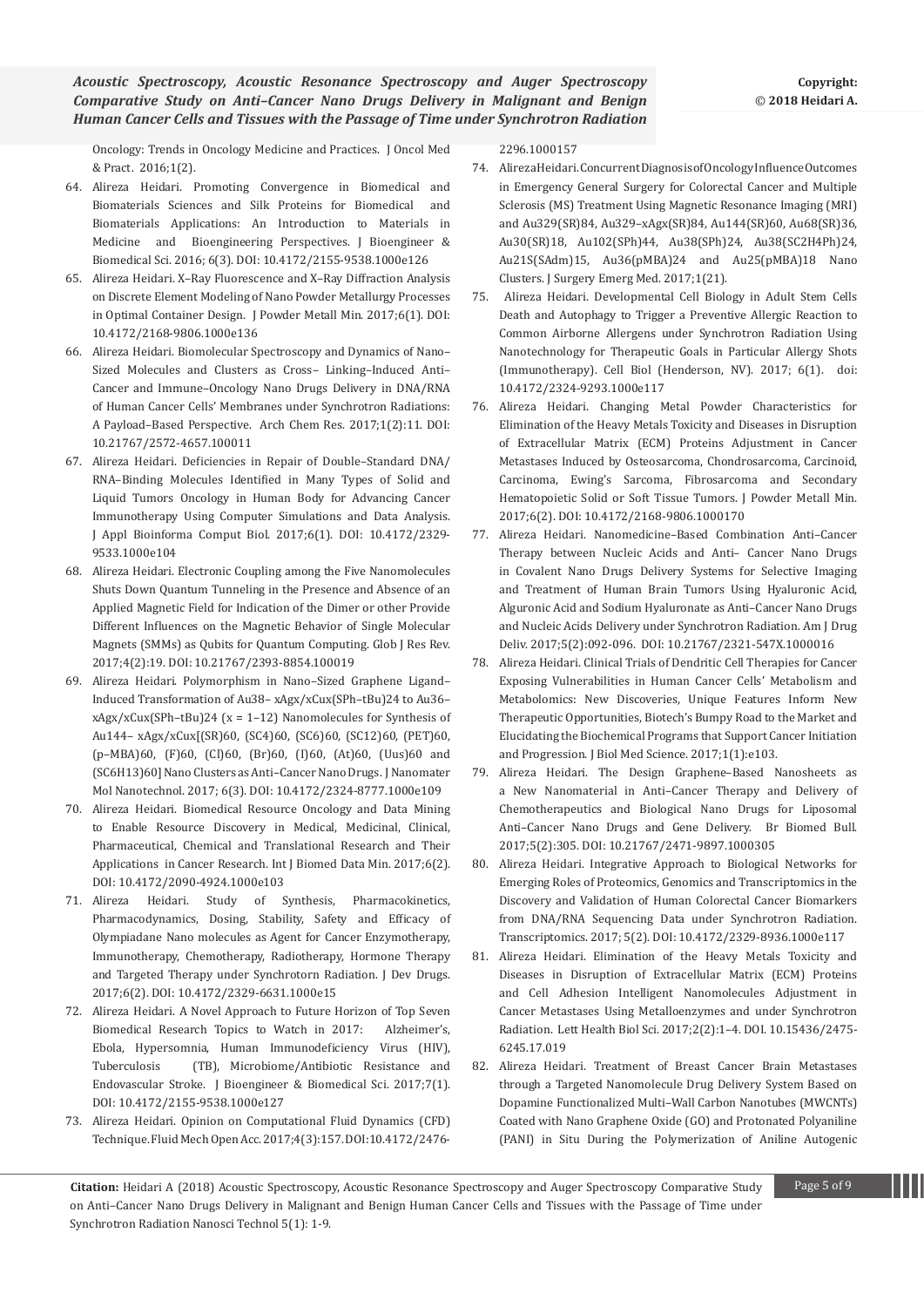[Nanoparticles for the Delivery of Anti–Cancer Nano Drugs under](http://www.imedpub.com/articles/treatment-of-breast-cancer-brain-metastases-through-a-targeted-nanomoleculedrug-delivery-system-based-on-dopamine-functionalized-m.pdf)  [Synchrotron Radiation. Br J Res. 2017;4\(3\):16.](http://www.imedpub.com/articles/treatment-of-breast-cancer-brain-metastases-through-a-targeted-nanomoleculedrug-delivery-system-based-on-dopamine-functionalized-m.pdf)

- 83. [Alireza Heidari. Sedative, Analgesic and Ultrasound–Mediated](https://www.scitechnol.com/peer-review/sedative-analgesic-and-ultrasoundmediated-gastrointestinal-nano-drugs-delivery-for-gastrointestinal-endoscopic-procedure-nano-drug-jke2.pdf)  [Gastrointestinal Nano Drugs Delivery for Gastrointestinal Endoscopic](https://www.scitechnol.com/peer-review/sedative-analgesic-and-ultrasoundmediated-gastrointestinal-nano-drugs-delivery-for-gastrointestinal-endoscopic-procedure-nano-drug-jke2.pdf)  [Procedure, Nano Drug–Induced Gastrointestinal Disorders and Nano](https://www.scitechnol.com/peer-review/sedative-analgesic-and-ultrasoundmediated-gastrointestinal-nano-drugs-delivery-for-gastrointestinal-endoscopic-procedure-nano-drug-jke2.pdf)  [Drug Treatment of Gastric Acidity. Res Rep Gastroenterol. 2017;1:1.](https://www.scitechnol.com/peer-review/sedative-analgesic-and-ultrasoundmediated-gastrointestinal-nano-drugs-delivery-for-gastrointestinal-endoscopic-procedure-nano-drug-jke2.pdf)
- 84. [Alireza Heidari. Synthesis, Pharmacokinetics, Pharmacodynamics,](https://www.scitechnol.com/peer-review/synthesis-pharmacokinetics-pharmacodynamics-dosing-stability-safety-and-efficacy-of-orphan-nano-drugs-to-treat-high-cholesterol-an-JlKV.pdf)  [Dosing, Stability, Safety and Efficacy of Orphan Nano Drugs to](https://www.scitechnol.com/peer-review/synthesis-pharmacokinetics-pharmacodynamics-dosing-stability-safety-and-efficacy-of-orphan-nano-drugs-to-treat-high-cholesterol-an-JlKV.pdf)  [Treat High Cholesterol and Related Conditions and to Prevent](https://www.scitechnol.com/peer-review/synthesis-pharmacokinetics-pharmacodynamics-dosing-stability-safety-and-efficacy-of-orphan-nano-drugs-to-treat-high-cholesterol-an-JlKV.pdf)  [Cardiovascular Disease under Synchrotron Radiation. J Pharm Sci](https://www.scitechnol.com/peer-review/synthesis-pharmacokinetics-pharmacodynamics-dosing-stability-safety-and-efficacy-of-orphan-nano-drugs-to-treat-high-cholesterol-an-JlKV.pdf)  [Emerg Drugs. 2017;5:1. DOI: 10.4172/2380-9477.1000e104](https://www.scitechnol.com/peer-review/synthesis-pharmacokinetics-pharmacodynamics-dosing-stability-safety-and-efficacy-of-orphan-nano-drugs-to-treat-high-cholesterol-an-JlKV.pdf)
- 85. [Alireza Heidari. Non–Linear Compact Proton Synchrotrons to](https://www.ommegaonline.org/article-details/Non%E2%80%93Linear-Compact-Proton-Synchrotrons-to-Improve-Human-Cancer-Cells-and-Tissues-Treatments-and-Diagnostics-through-Particle-Therapy-Accelerators-with-Monochromatic-Microbeams/1631)  [Improve Human Cancer Cells and Tissues Treatments and Diagnostics](https://www.ommegaonline.org/article-details/Non%E2%80%93Linear-Compact-Proton-Synchrotrons-to-Improve-Human-Cancer-Cells-and-Tissues-Treatments-and-Diagnostics-through-Particle-Therapy-Accelerators-with-Monochromatic-Microbeams/1631)  [through Particle Therapy Accelerators with Monochromatic](https://www.ommegaonline.org/article-details/Non%E2%80%93Linear-Compact-Proton-Synchrotrons-to-Improve-Human-Cancer-Cells-and-Tissues-Treatments-and-Diagnostics-through-Particle-Therapy-Accelerators-with-Monochromatic-Microbeams/1631)  [Microbeams. J Cell Biol Mol Sci. 2017;2\(1\):1-5](https://www.ommegaonline.org/article-details/Non%E2%80%93Linear-Compact-Proton-Synchrotrons-to-Improve-Human-Cancer-Cells-and-Tissues-Treatments-and-Diagnostics-through-Particle-Therapy-Accelerators-with-Monochromatic-Microbeams/1631).
- 86. [Alireza Heidari. Design of Targeted Metal Chelation Therapeutics](https://www.ommegaonline.org/article-details/Design%20of%20Targeted%20Metal%20Chelation%20Therapeutics%20Nanocapsules%20as%20Colloidal%20Carriers%20and%20Blood-Brain%20Barrier%20(BBB)%20Translocation%20to%20Targeted%20Deliver%20Anti-Cancer%20Nano%20Drugs%252)  [Nanocapsules as Colloidal Carriers and Blood–Brain Barrier \(BBB\)](https://www.ommegaonline.org/article-details/Design%20of%20Targeted%20Metal%20Chelation%20Therapeutics%20Nanocapsules%20as%20Colloidal%20Carriers%20and%20Blood-Brain%20Barrier%20(BBB)%20Translocation%20to%20Targeted%20Deliver%20Anti-Cancer%20Nano%20Drugs%252)  [Translocation to Targeted Deliver Anti–Cancer Nano Drugs into](https://www.ommegaonline.org/article-details/Design%20of%20Targeted%20Metal%20Chelation%20Therapeutics%20Nanocapsules%20as%20Colloidal%20Carriers%20and%20Blood-Brain%20Barrier%20(BBB)%20Translocation%20to%20Targeted%20Deliver%20Anti-Cancer%20Nano%20Drugs%252)  [the Human Brain to Treat Alzheimer's Disease under Synchrotron](https://www.ommegaonline.org/article-details/Design%20of%20Targeted%20Metal%20Chelation%20Therapeutics%20Nanocapsules%20as%20Colloidal%20Carriers%20and%20Blood-Brain%20Barrier%20(BBB)%20Translocation%20to%20Targeted%20Deliver%20Anti-Cancer%20Nano%20Drugs%252)  [Radiation. J Nanotechnol Material Sci. 2017;4\(2\):1–5.](https://www.ommegaonline.org/article-details/Design%20of%20Targeted%20Metal%20Chelation%20Therapeutics%20Nanocapsules%20as%20Colloidal%20Carriers%20and%20Blood-Brain%20Barrier%20(BBB)%20Translocation%20to%20Targeted%20Deliver%20Anti-Cancer%20Nano%20Drugs%252)
- 87. [Ricardo Gobato. Alireza Heidari. Calculations Using Quantum](https://www.researchgate.net/profile/Ricardo_Gobato/publication/319330189_Calculations_Using_Quantum_Chemistry_for_Inorganic_Molecule_Simulation_BeLi_2_SeSi/links/59a561ac0f7e9b348eb0002f/Calculations-Using-Quantum-Chemistry-for-Inorganic-Molecule-Simulati)  [Chemistry for Inorganic Molecule Simulation BeLi2SeSi. American](https://www.researchgate.net/profile/Ricardo_Gobato/publication/319330189_Calculations_Using_Quantum_Chemistry_for_Inorganic_Molecule_Simulation_BeLi_2_SeSi/links/59a561ac0f7e9b348eb0002f/Calculations-Using-Quantum-Chemistry-for-Inorganic-Molecule-Simulati)  [Journal of Quantum Chemistry and Molecular Spectroscopy.](https://www.researchgate.net/profile/Ricardo_Gobato/publication/319330189_Calculations_Using_Quantum_Chemistry_for_Inorganic_Molecule_Simulation_BeLi_2_SeSi/links/59a561ac0f7e9b348eb0002f/Calculations-Using-Quantum-Chemistry-for-Inorganic-Molecule-Simulati)  [2017;2\(3\):37-46. Doi: 10.11648/j.ajqcms.20170203.12](https://www.researchgate.net/profile/Ricardo_Gobato/publication/319330189_Calculations_Using_Quantum_Chemistry_for_Inorganic_Molecule_Simulation_BeLi_2_SeSi/links/59a561ac0f7e9b348eb0002f/Calculations-Using-Quantum-Chemistry-for-Inorganic-Molecule-Simulati)
- 88. [Alireza Heidari. Different High–Resolution Simulations of Medical,](http://www.imedpub.com/articles/highresolution-simulations-of-medical-medicinal-and-therapeutics-oncology-of-human-lung-cancer-translational-nano-drugs-delivery-t.pdf)  [Medicinal, Clinical, Pharmaceutical and Therapeutics Oncology of](http://www.imedpub.com/articles/highresolution-simulations-of-medical-medicinal-and-therapeutics-oncology-of-human-lung-cancer-translational-nano-drugs-delivery-t.pdf)  [Human Lung Cancer Translational Anti–Cancer Nano Drugs Delivery](http://www.imedpub.com/articles/highresolution-simulations-of-medical-medicinal-and-therapeutics-oncology-of-human-lung-cancer-translational-nano-drugs-delivery-t.pdf)  [Treatment Process under Synchrotron and X–Ray Radiations. J Med](http://www.imedpub.com/articles/highresolution-simulations-of-medical-medicinal-and-therapeutics-oncology-of-human-lung-cancer-translational-nano-drugs-delivery-t.pdf)  [Oncol. 2017;1\(1\):1-2.](http://www.imedpub.com/articles/highresolution-simulations-of-medical-medicinal-and-therapeutics-oncology-of-human-lung-cancer-translational-nano-drugs-delivery-t.pdf)
- 89. [Alireza Heidari. A Modern Ethnomedicinal Technique for](http://www.imedpub.com/articles/a-modern-ethnomedicinal-technique-fortransformation-prevention-and-treatmentof-human-malignant-gliomas-tumors-intohuman-benign-gli.pdf)  [Transformation, Prevention and Treatment of Human Malignant](http://www.imedpub.com/articles/a-modern-ethnomedicinal-technique-fortransformation-prevention-and-treatmentof-human-malignant-gliomas-tumors-intohuman-benign-gli.pdf)  [Gliomas Tumors into Human Benign Gliomas Tumors under](http://www.imedpub.com/articles/a-modern-ethnomedicinal-technique-fortransformation-prevention-and-treatmentof-human-malignant-gliomas-tumors-intohuman-benign-gli.pdf)  [Synchrotron Radiation. Am J Ethnomed. 2010;4\(1\):1-4.](http://www.imedpub.com/articles/a-modern-ethnomedicinal-technique-fortransformation-prevention-and-treatmentof-human-malignant-gliomas-tumors-intohuman-benign-gli.pdf)
- 90. [Alireza Heidari. An Investigation of the Role of DNA as Molecular](https://www.ijser.org/researchpaper/An-investigation-of-the-role-of-DNA-as-molecular-computers.pdf)  [Computers: A Computational Study on the Hamiltonian Path](https://www.ijser.org/researchpaper/An-investigation-of-the-role-of-DNA-as-molecular-computers.pdf)  [Problem. International Journal of Scientific & Engineering Research.](https://www.ijser.org/researchpaper/An-investigation-of-the-role-of-DNA-as-molecular-computers.pdf)  [2014;5\(1\):1884-1889.](https://www.ijser.org/researchpaper/An-investigation-of-the-role-of-DNA-as-molecular-computers.pdf)
- 91. [Alireza Heidari. Active Targeted Nanoparticles for Anti–Cancer Nano](https://www.ommegaonline.org/articles/publishimages/9776_Active-Targeted-Nanoparticles-for-Anti-Cancer-Nano-Drugs-Delivery-across-the-Blood-Brain-Barrier-for-Human-Brain-Cancer-Treatment-Multiple-Sclerosis.pdf)  [Drugs Delivery across the Blood– Brain Barrier for Human Brain](https://www.ommegaonline.org/articles/publishimages/9776_Active-Targeted-Nanoparticles-for-Anti-Cancer-Nano-Drugs-Delivery-across-the-Blood-Brain-Barrier-for-Human-Brain-Cancer-Treatment-Multiple-Sclerosis.pdf)  [Cancer Treatment, Multiple Sclerosis \(MS\) and Alzheimer's Diseases](https://www.ommegaonline.org/articles/publishimages/9776_Active-Targeted-Nanoparticles-for-Anti-Cancer-Nano-Drugs-Delivery-across-the-Blood-Brain-Barrier-for-Human-Brain-Cancer-Treatment-Multiple-Sclerosis.pdf)  [Using Chemical Modifications of Anti–Cancer Nano Drugs or Drug–](https://www.ommegaonline.org/articles/publishimages/9776_Active-Targeted-Nanoparticles-for-Anti-Cancer-Nano-Drugs-Delivery-across-the-Blood-Brain-Barrier-for-Human-Brain-Cancer-Treatment-Multiple-Sclerosis.pdf) [Nanoparticles through Zika Virus \(ZIKV\) Nanocarriers under](https://www.ommegaonline.org/articles/publishimages/9776_Active-Targeted-Nanoparticles-for-Anti-Cancer-Nano-Drugs-Delivery-across-the-Blood-Brain-Barrier-for-Human-Brain-Cancer-Treatment-Multiple-Sclerosis.pdf)  [Synchrotron Radiation. J Med Chem Toxicol. 2017;2\(3\):1-5.](https://www.ommegaonline.org/articles/publishimages/9776_Active-Targeted-Nanoparticles-for-Anti-Cancer-Nano-Drugs-Delivery-across-the-Blood-Brain-Barrier-for-Human-Brain-Cancer-Treatment-Multiple-Sclerosis.pdf)
- 92. [Alireza Heidari. Investigation of Medical, Medicinal, Clinical](https://drive.google.com/file/d/0BxkqIa7R4j_ReHpZNVlaS2JWZXM/view)  [and Pharmaceutical Applications of Estradiol, Mestranol](https://drive.google.com/file/d/0BxkqIa7R4j_ReHpZNVlaS2JWZXM/view)  [\(Norlutin\), Norethindrone \(NET\), Norethisterone Acetate \(NETA\),](https://drive.google.com/file/d/0BxkqIa7R4j_ReHpZNVlaS2JWZXM/view)  [Norethisterone Enanthate \(NETE\) and Testosterone Nanoparticles](https://drive.google.com/file/d/0BxkqIa7R4j_ReHpZNVlaS2JWZXM/view)  [as Biological Imaging, Cell Labeling, Anti–Microbial Agents and Anti–](https://drive.google.com/file/d/0BxkqIa7R4j_ReHpZNVlaS2JWZXM/view) [Cancer Nano Drugs in Nanomedicines Based Drug Delivery Systems](https://drive.google.com/file/d/0BxkqIa7R4j_ReHpZNVlaS2JWZXM/view)  [for Anti–Cancer Targeting and Treatment. Parana Journal of Science](https://drive.google.com/file/d/0BxkqIa7R4j_ReHpZNVlaS2JWZXM/view)  [and Education \(PJSE\). 2017;3\(4\):10-19.](https://drive.google.com/file/d/0BxkqIa7R4j_ReHpZNVlaS2JWZXM/view)
- 93. [Alireza Heidari. A Comparative Computational and Experimental](https://www.peertechz.com/articles/a-comparative-computational-and-experimental-study-on-different-vibrational-biospectroscopy-methods-techniques-and-applications-for-human-cancer-cells-in-tumor-tissues-simulation-modeling-research-diagnosis-and-treatment.)  [Study on Different Vibrational Biospectroscopy Methods,](https://www.peertechz.com/articles/a-comparative-computational-and-experimental-study-on-different-vibrational-biospectroscopy-methods-techniques-and-applications-for-human-cancer-cells-in-tumor-tissues-simulation-modeling-research-diagnosis-and-treatment.)  [Techniques and Applications for Human Cancer Cells in Tumor](https://www.peertechz.com/articles/a-comparative-computational-and-experimental-study-on-different-vibrational-biospectroscopy-methods-techniques-and-applications-for-human-cancer-cells-in-tumor-tissues-simulation-modeling-research-diagnosis-and-treatment.)  [Tissues Simulation, Modeling, Research, Diagnosis and Treatment.](https://www.peertechz.com/articles/a-comparative-computational-and-experimental-study-on-different-vibrational-biospectroscopy-methods-techniques-and-applications-for-human-cancer-cells-in-tumor-tissues-simulation-modeling-research-diagnosis-and-treatment.)

[Open J Anal Bioanal Chem. 2017;1\(1\):014-020.](https://www.peertechz.com/articles/a-comparative-computational-and-experimental-study-on-different-vibrational-biospectroscopy-methods-techniques-and-applications-for-human-cancer-cells-in-tumor-tissues-simulation-modeling-research-diagnosis-and-treatment.)

- 94. [Alireza Heidari. Combination of DNA/RNA Ligands and Linear/](https://www.omicsonline.org/open-access/combination-of-dnarna-ligands-and-linearnonlinear-visiblesynchrotron-radiationdriven-ndoped-ordered-mesoporouscadmium-oxide-cdo-na-2329-6674-1000160.pdf) [Non–Linear Visible–Synchrotron Radiation– Driven N–Doped](https://www.omicsonline.org/open-access/combination-of-dnarna-ligands-and-linearnonlinear-visiblesynchrotron-radiationdriven-ndoped-ordered-mesoporouscadmium-oxide-cdo-na-2329-6674-1000160.pdf)  [Ordered Mesoporous Cadmium Oxide \(CdO\) Nanoparticles](https://www.omicsonline.org/open-access/combination-of-dnarna-ligands-and-linearnonlinear-visiblesynchrotron-radiationdriven-ndoped-ordered-mesoporouscadmium-oxide-cdo-na-2329-6674-1000160.pdf)  [Photocatalysts Channels Resulted in an Interesting Synergistic Effect](https://www.omicsonline.org/open-access/combination-of-dnarna-ligands-and-linearnonlinear-visiblesynchrotron-radiationdriven-ndoped-ordered-mesoporouscadmium-oxide-cdo-na-2329-6674-1000160.pdf)  [Enhancing Catalytic Anti–Cancer Activity. Enz Eng. 2017;6:1. DOI:](https://www.omicsonline.org/open-access/combination-of-dnarna-ligands-and-linearnonlinear-visiblesynchrotron-radiationdriven-ndoped-ordered-mesoporouscadmium-oxide-cdo-na-2329-6674-1000160.pdf)  [10.4172/2329-6674.1000160](https://www.omicsonline.org/open-access/combination-of-dnarna-ligands-and-linearnonlinear-visiblesynchrotron-radiationdriven-ndoped-ordered-mesoporouscadmium-oxide-cdo-na-2329-6674-1000160.pdf)
- 95. [Alireza Heidari. Modern Approaches in Designing Ferritin, Ferritin](http://crimsonpublishers.com/madd/pdf/MADD.000504.pdf)  [Light Chain, Transferrin, Beta–2 Transferrin and Bacterioferritin–](http://crimsonpublishers.com/madd/pdf/MADD.000504.pdf) [Based Anti–Cancer Nano Drugs Encapsulating Nanosphere as DNA–](http://crimsonpublishers.com/madd/pdf/MADD.000504.pdf) [Binding Proteins from Starved Cells \(DPS\). Mod Appro Drug Des.](http://crimsonpublishers.com/madd/pdf/MADD.000504.pdf)  [2017;1\(1\):1-5.](http://crimsonpublishers.com/madd/pdf/MADD.000504.pdf)
- 96. [Alireza Heidari. Potency of Human Interferon β–1a and Human](https://www.scitechnol.com/peer-review/potency-of-human-interferon-1a-and-human-interferon-1b-in-enzymotherapy-immunotherapy-chemotherapy-radiotherapy-hormone-therapy-an-C0ib.php?article_id=6180)  [Interferon β–1b in Enzymotherapy, Immunotherapy, Chemotherapy,](https://www.scitechnol.com/peer-review/potency-of-human-interferon-1a-and-human-interferon-1b-in-enzymotherapy-immunotherapy-chemotherapy-radiotherapy-hormone-therapy-an-C0ib.php?article_id=6180)  [Radiotherapy, Hormone Therapy and Targeted Therapy of](https://www.scitechnol.com/peer-review/potency-of-human-interferon-1a-and-human-interferon-1b-in-enzymotherapy-immunotherapy-chemotherapy-radiotherapy-hormone-therapy-an-C0ib.php?article_id=6180)  [Encephalomyelitis Disseminate/Multiple Sclerosis \(MS\) and](https://www.scitechnol.com/peer-review/potency-of-human-interferon-1a-and-human-interferon-1b-in-enzymotherapy-immunotherapy-chemotherapy-radiotherapy-hormone-therapy-an-C0ib.php?article_id=6180)  [Hepatitis A, B, C, D, E, F and G Virus Enter and Targets Liver Cells. J](https://www.scitechnol.com/peer-review/potency-of-human-interferon-1a-and-human-interferon-1b-in-enzymotherapy-immunotherapy-chemotherapy-radiotherapy-hormone-therapy-an-C0ib.php?article_id=6180)  [Proteomics Enzymol. 2017;6:1. Doi: 10.4172/2470-1289.1000e109](https://www.scitechnol.com/peer-review/potency-of-human-interferon-1a-and-human-interferon-1b-in-enzymotherapy-immunotherapy-chemotherapy-radiotherapy-hormone-therapy-an-C0ib.php?article_id=6180)
- 97. [Alireza Heidari. Transport Therapeutic Active Targeting of Human](https://www.ommegaonline.org/article-details/Transport-Therapeutic-Active-Targeting-of-Human-Brain-Tumors-Enable-Anti-Cancer-Nanodrugs-Delivery-across-the-Blood-Brain-Barrier-(BBB)-to-Treat-Brain-Diseases-Using-Nanoparticles-and-Nanocarriers-under-Synchrot)  [Brain Tumors Enable Anti–Cancer Nanodrugs Delivery across](https://www.ommegaonline.org/article-details/Transport-Therapeutic-Active-Targeting-of-Human-Brain-Tumors-Enable-Anti-Cancer-Nanodrugs-Delivery-across-the-Blood-Brain-Barrier-(BBB)-to-Treat-Brain-Diseases-Using-Nanoparticles-and-Nanocarriers-under-Synchrot)  [the Blood–Brain Barrier \(BBB\) to Treat Brain Diseases Using](https://www.ommegaonline.org/article-details/Transport-Therapeutic-Active-Targeting-of-Human-Brain-Tumors-Enable-Anti-Cancer-Nanodrugs-Delivery-across-the-Blood-Brain-Barrier-(BBB)-to-Treat-Brain-Diseases-Using-Nanoparticles-and-Nanocarriers-under-Synchrot)  [Nanoparticles and Nanocarriers under Synchrotron Radiation. J](https://www.ommegaonline.org/article-details/Transport-Therapeutic-Active-Targeting-of-Human-Brain-Tumors-Enable-Anti-Cancer-Nanodrugs-Delivery-across-the-Blood-Brain-Barrier-(BBB)-to-Treat-Brain-Diseases-Using-Nanoparticles-and-Nanocarriers-under-Synchrot)  [Pharm Pharmaceutics. 2017;4\(2\):1–5.](https://www.ommegaonline.org/article-details/Transport-Therapeutic-Active-Targeting-of-Human-Brain-Tumors-Enable-Anti-Cancer-Nanodrugs-Delivery-across-the-Blood-Brain-Barrier-(BBB)-to-Treat-Brain-Diseases-Using-Nanoparticles-and-Nanocarriers-under-Synchrot)
- 98. [Alireza Heidari, Christopher Brown. Combinatorial Therapeutic](https://www.heighpubs.org/hjc/pdf/aac-aid1008.pdf)  [Approaches to DNA/RNA and Benzylpenicillin \(Penicillin](https://www.heighpubs.org/hjc/pdf/aac-aid1008.pdf)  [G\), Fluoxetine Hydrochloride \(Prozac and Sarafem\), Propofol](https://www.heighpubs.org/hjc/pdf/aac-aid1008.pdf)  [\(Diprivan\), Acetylsalicylic Acid \(ASA\) \(Aspirin\), Naproxen Sodium](https://www.heighpubs.org/hjc/pdf/aac-aid1008.pdf)  [\(Aleve and Naprosyn\) and Dextromethamphetamine Nanocapsules](https://www.heighpubs.org/hjc/pdf/aac-aid1008.pdf)  [with Surface Conjugated DNA/RNA to Targeted Nano Drugs for](https://www.heighpubs.org/hjc/pdf/aac-aid1008.pdf)  [Enhanced Anti–Cancer Efficacy and Targeted Cancer Therapy Using](https://www.heighpubs.org/hjc/pdf/aac-aid1008.pdf)  [Nano Drugs Delivery Systems. Ann Adv Chem. 2017;1: 061-069.](https://www.heighpubs.org/hjc/pdf/aac-aid1008.pdf)
- 99. [Alireza Heidari. Vibrational Spectroscopy of Nucleic Acids", Wahid](http://austinpublishinggroup.com/ebooks/basic-biochemistry/chapters/BBC-16-06.pdf)  [Ali Khan \(Editor\), "Basic Biochemistry", Austin Publishing Group](http://austinpublishinggroup.com/ebooks/basic-biochemistry/chapters/BBC-16-06.pdf)  [\(APG\)/Austin Publications LLC, ISBN: 978–0–9971499–2–0, Pages](http://austinpublishinggroup.com/ebooks/basic-biochemistry/chapters/BBC-16-06.pdf)  [1–18, Jersey City, New Jersey, USA, 2016.](http://austinpublishinggroup.com/ebooks/basic-biochemistry/chapters/BBC-16-06.pdf)
- 100. [Alireza Heidari. High–Resolution Simulations of Human Brain](http://www.alliedacademies.org/articles/highresolution-simulations-of-human-brain-cancer-translational-nano-drugs-delivery-treatment-process-under-synchrotron-radiation.p.pdf)  [Cancer Translational Nano Drugs Delivery Treatment Process under](http://www.alliedacademies.org/articles/highresolution-simulations-of-human-brain-cancer-translational-nano-drugs-delivery-treatment-process-under-synchrotron-radiation.p.pdf)  [Synchrotron Radiation. J Transl Res. 2017;1\(1\):1-3](http://www.alliedacademies.org/articles/highresolution-simulations-of-human-brain-cancer-translational-nano-drugs-delivery-treatment-process-under-synchrotron-radiation.p.pdf)
- 101. [Alireza Heidari. Investigation of Anti–Cancer Nano Drugs' Effects'](http://thescipages.org/Articles/analytical-and-bioanalytical-chemistry/ctabc-1-005.pdf)  [Trend on Human Pancreas Cancer Cells and Tissues Prevention,](http://thescipages.org/Articles/analytical-and-bioanalytical-chemistry/ctabc-1-005.pdf)  [Diagnosis and Treatment Process under Synchrotron and X–Ray](http://thescipages.org/Articles/analytical-and-bioanalytical-chemistry/ctabc-1-005.pdf)  [Radiations with the Passage of Time Using Mathematica. Current](http://thescipages.org/Articles/analytical-and-bioanalytical-chemistry/ctabc-1-005.pdf)  [Trends Anal Bioanal Chem. 2017;1\(1\):36-41.](http://thescipages.org/Articles/analytical-and-bioanalytical-chemistry/ctabc-1-005.pdf)
- 102. [Alireza Heidari. Pros and Cons Controversy on Molecular Imaging](https://www.heighpubs.org/hjb/pdf/abb-aid1007.pdf)  [and Dynamics of Double–Standard DNA/RNA of Human Preserving](https://www.heighpubs.org/hjb/pdf/abb-aid1007.pdf)  [Stem Cells–Binding Nano Molecules with Androgens/Anabolic](https://www.heighpubs.org/hjb/pdf/abb-aid1007.pdf)  [Steroids \(AAS\) or Testosterone Derivatives through Tracking of](https://www.heighpubs.org/hjb/pdf/abb-aid1007.pdf)  [Helium–4 Nucleus \(Alpha Particle\) Using Synchrotron Radiation.](https://www.heighpubs.org/hjb/pdf/abb-aid1007.pdf)  [Arch Biotechnol Biomed. 2017;1\(1\):067-0100.](https://www.heighpubs.org/hjb/pdf/abb-aid1007.pdf)
- 103. [Alireza Heidari. Visualizing Metabolic Changes in Probing Human](https://symbiosisonlinepublishing.com/materialsscience-engineering/materialsscience-engineering50.pdf)  [Cancer Cells and Tissues Metabolism Using Vivo 1H or Proton NMR,](https://symbiosisonlinepublishing.com/materialsscience-engineering/materialsscience-engineering50.pdf)  [13C NMR, 15N NMR and 31P NMR Spectroscopy and Self–Organizing](https://symbiosisonlinepublishing.com/materialsscience-engineering/materialsscience-engineering50.pdf)  [Maps under Synchrotron Radiation. SOJ Mater Sci Eng. 2017;5\(2\):1-](https://symbiosisonlinepublishing.com/materialsscience-engineering/materialsscience-engineering50.pdf) [6.](https://symbiosisonlinepublishing.com/materialsscience-engineering/materialsscience-engineering50.pdf)
- 104. Alireza Heidari. Cavity Ring–Down Spectroscopy (CRDS), Circular

**Citation:** Heidari A (2018) Acoustic Spectroscopy, Acoustic Resonance Spectroscopy and Auger Spectroscopy Comparative Study Page 6 of 9 on Anti–Cancer Nano Drugs Delivery in Malignant and Benign Human Cancer Cells and Tissues with the Passage of Time under Synchrotron Radiation Nanosci Technol 5(1): 1-9.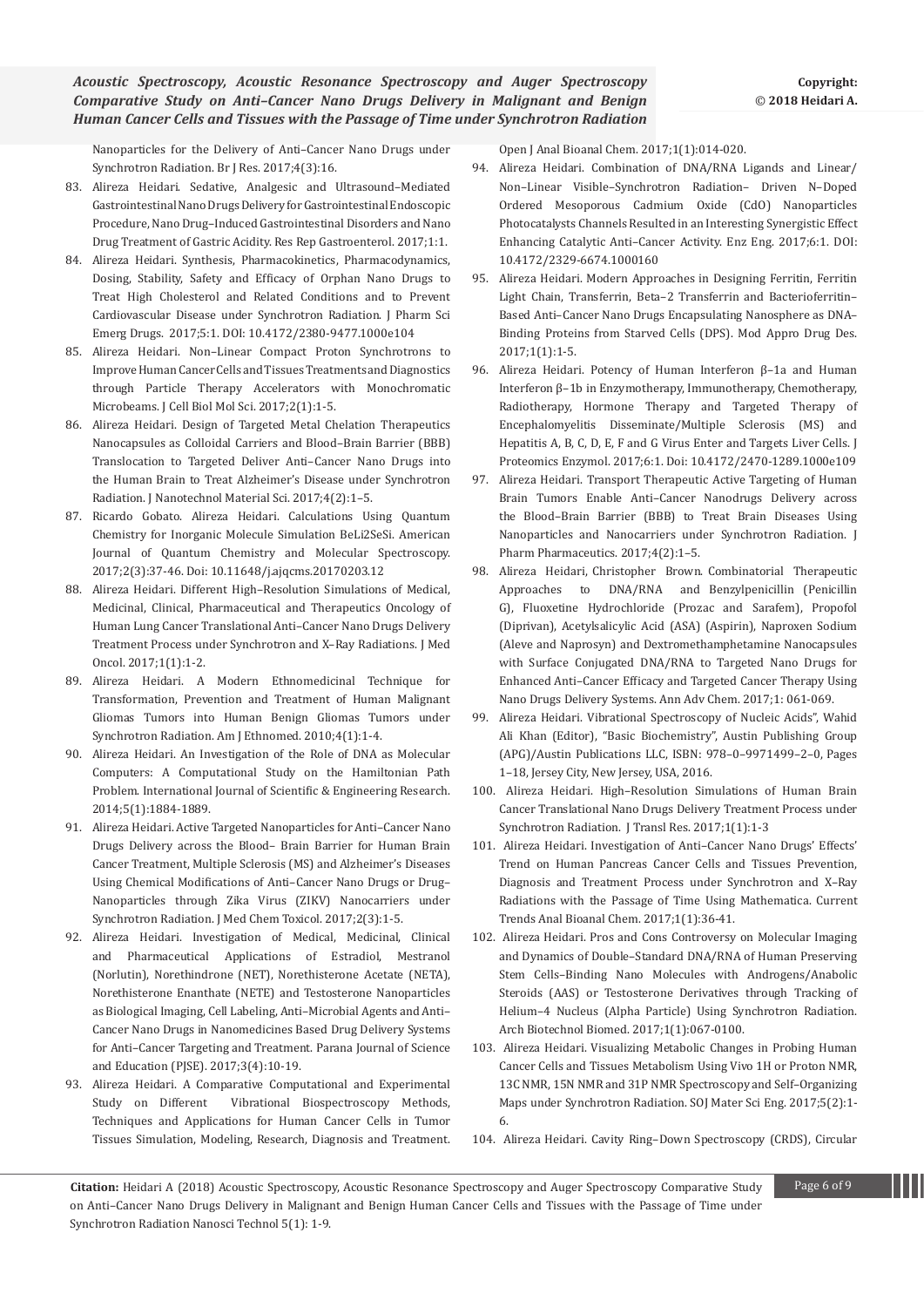Dichroism Spectroscopy, Cold Vapour Atomic Fluorescence Spectroscopy and Correlation Spectroscopy Comparative Study on Malignant and Benign Human Cancer Cells and Tissues with the Passage of Time under Synchrotron Radiation. Enliven: Challenges Cancer Detect Ther. 2017;4(2):e001.

- 105. [Alireza Heidari. Laser Spectroscopy, Laser–Induced Breakdown](http://www.scireslit.com/Gastroenterology/IJHG-ID30.pdf)  [Spectroscopy and Laser–Induced Plasma Spectroscopy Comparative](http://www.scireslit.com/Gastroenterology/IJHG-ID30.pdf)  [Study on Malignant and Benign Human Cancer Cells and Tissues](http://www.scireslit.com/Gastroenterology/IJHG-ID30.pdf)  [with the Passage of Time under Synchrotron Radiation. Int J Hepatol](http://www.scireslit.com/Gastroenterology/IJHG-ID30.pdf)  [Gastroenterol, 2017;3\(4\):079-084.](http://www.scireslit.com/Gastroenterology/IJHG-ID30.pdf)
- 106. Alireza Heidari. Time–Resolved Spectroscopy and Time–Stretch Spectroscopy Comparative Study on Malignant and Benign Human Cancer Cells and Tissues with the Passage of Time under Synchrotron Radiation. Enliven: Pharmacovigilance and Drug Safety. 2017;4 (2):e001.
- 107. Alireza Heidari. Overview of the Role of Vitamins in Reducing Negative Effect of Decapeptyl (Triptorelin Acetate or Pamoate Salts) on Prostate Cancer Cells and Tissues in Prostate Cancer Treatment Process through Transformation of Malignant Prostate Tumors into Benign Prostate Tumors under Synchrotron Radiation. Open J Anal Bioanal Chem. 2017;1(1):021-026.
- 108. Alireza Heidari. Electron Phenomenological Spectroscopy, Electron Paramagnetic Resonance (EPR) Spectroscopy and Electron Spin Resonance (ESR) Spectroscopy Comparative Study on Malignant and Benign Human Cancer Cells and Tissues with the Passage of Time under Synchrotron Radiation. Austin J Anal Pharm Chem. 2017;4(3):1091.
- 109. Alireza Heidari. Therapeutic Nanomedicine Different High– Resolution Experimental Images and Computational Simulations for Human Brain Cancer Cells and Tissues Using Nanocarriers Deliver DNA/RNA to Brain Tumors under Synchrotron Radiation with the Passage of Time Using Mathematica and MATLAB. Madridge J Nano Tech. Sci. 2017;2(2):77–83.
- 110. [Alireza Heidari. A Consensus and Prospective Study on Restoring](http://www.bibliotics.org/articles/a-consensus-and-prospective-study-on-restoring-cadmium-oxide-cdo-nanoparticles-sensitivity-in-recurrent-ovarian-cancer-by-extendin.pdf)  [Cadmium Oxide \(CdO\) Nanoparticles Sensitivity in Recurrent Ovarian](http://www.bibliotics.org/articles/a-consensus-and-prospective-study-on-restoring-cadmium-oxide-cdo-nanoparticles-sensitivity-in-recurrent-ovarian-cancer-by-extendin.pdf)  [Cancer by Extending the Cadmium Oxide \(CdO\) Nanoparticles–Free](http://www.bibliotics.org/articles/a-consensus-and-prospective-study-on-restoring-cadmium-oxide-cdo-nanoparticles-sensitivity-in-recurrent-ovarian-cancer-by-extendin.pdf)  [Interval Using Synchrotron Radiation Therapy as Antibody–Drug](http://www.bibliotics.org/articles/a-consensus-and-prospective-study-on-restoring-cadmium-oxide-cdo-nanoparticles-sensitivity-in-recurrent-ovarian-cancer-by-extendin.pdf)  [Conjugate for the Treatment of Limited–Stage Small Cell Diverse](http://www.bibliotics.org/articles/a-consensus-and-prospective-study-on-restoring-cadmium-oxide-cdo-nanoparticles-sensitivity-in-recurrent-ovarian-cancer-by-extendin.pdf)  [Epithelial Cancers. Cancer Clin Res Rep. 2017;1\(2\);e001.](http://www.bibliotics.org/articles/a-consensus-and-prospective-study-on-restoring-cadmium-oxide-cdo-nanoparticles-sensitivity-in-recurrent-ovarian-cancer-by-extendin.pdf)
- 111. Alireza Heidari. A Novel and Modern Experimental Imaging and Spectroscopy Comparative Study on Malignant and Benign Human Cancer Cells and Tissues with the Passage of Time under White Synchrotron Radiation.Cancer Sci Res Open Access. 2017;4(2):1-8.
- 112. [Alireza Heidari. Different High–Resolution Simulations of Medical,](http://www.imedpub.com/articles/highresolution-simulations-of-medical-medicinal-and-therapeutics-oncology-of-human-lung-cancer-translational-nano-drugs-delivery-t.pdf)  [Medicinal, Clinical, Pharmaceutical and Therapeutics Oncology of](http://www.imedpub.com/articles/highresolution-simulations-of-medical-medicinal-and-therapeutics-oncology-of-human-lung-cancer-translational-nano-drugs-delivery-t.pdf)  [Human Breast Cancer Translational Nano Drugs Delivery Treatment](http://www.imedpub.com/articles/highresolution-simulations-of-medical-medicinal-and-therapeutics-oncology-of-human-lung-cancer-translational-nano-drugs-delivery-t.pdf)  [Process under Synchrotron and X–Ray Radiations. J Med Oncol.](http://www.imedpub.com/articles/highresolution-simulations-of-medical-medicinal-and-therapeutics-oncology-of-human-lung-cancer-translational-nano-drugs-delivery-t.pdf)  [2017;1\(1\):12-17.](http://www.imedpub.com/articles/highresolution-simulations-of-medical-medicinal-and-therapeutics-oncology-of-human-lung-cancer-translational-nano-drugs-delivery-t.pdf)
- 113. [Alireza Heidari. Vibrational Decihertz \(dHz\), Centihertz \(cHz\),](http://www.ijbm.org/articles/IJBM_7(4)_IA1.pdf)  [Millihertz \(mHz\), Microhertz \(](http://www.ijbm.org/articles/IJBM_7(4)_IA1.pdf)*μHz*), Nanohertz (nHz), Picohertz [\(pHz\), Femtohertz \(fHz\), Attohertz \(aHz\), Zeptohertz \(zHz\) and](http://www.ijbm.org/articles/IJBM_7(4)_IA1.pdf)  [Yoctohertz \(yHz\) Imaging and Spectroscopy Comparative Study](http://www.ijbm.org/articles/IJBM_7(4)_IA1.pdf)  [on Malignant and Benign Human Cancer Cells and Tissues under](http://www.ijbm.org/articles/IJBM_7(4)_IA1.pdf)  [Synchrotron Radiation. International Journal of Biomedicine.](http://www.ijbm.org/articles/IJBM_7(4)_IA1.pdf)

[2017;7\(4\):335-340.](http://www.ijbm.org/articles/IJBM_7(4)_IA1.pdf)

- 114. Alireza Heidari. Force Spectroscopy and Fluorescence Spectroscopy Comparative Study on Malignant and Benign Human Cancer Cells and Tissues with the Passage of Time under Synchrotron Radiation. EC Cancer. 2017;2 (5):239-246.
- 115. Alireza Heidari. Photoacoustic Spectroscopy, Photoemission Spectroscopy and Photothermal Spectroscopy Comparative Study on Malignant and Benign Human Cancer Cells and Tissues with the Passage of Time under Synchrotron Radiation. BAOJ Cancer Res Ther. 2017;3(3):45-52.
- 116. Alireza Heidari. J–Spectroscopy, Exchange Spectroscopy (EXSY), Nucle¬ar Overhauser Effect Spectroscopy (NOESY) and Total Correlation Spectroscopy (TOCSY) Comparative Study on Malignant and Benign Human Cancer Cells and Tissues under Synchrotron Radiation. EMS Eng Sci J. 2017;1(2): 6-13.
- 117. [Alireza Heidari. Neutron Spin Echo Spectroscopy and Spin Noise](https://www.boffinaccess.com/open-access-journals/international-journal-of-biopharmaceutical-sciences/neutron-spin-echo-spectroscopy-and-spin-noise-spectroscopy-comparative-study-ijbs-1-103.php)  [Spectroscopy Comparative Study on Malignant and Benign Human](https://www.boffinaccess.com/open-access-journals/international-journal-of-biopharmaceutical-sciences/neutron-spin-echo-spectroscopy-and-spin-noise-spectroscopy-comparative-study-ijbs-1-103.php)  [Cancer Cells and Tissues with the Passage of Time under Synchrotron](https://www.boffinaccess.com/open-access-journals/international-journal-of-biopharmaceutical-sciences/neutron-spin-echo-spectroscopy-and-spin-noise-spectroscopy-comparative-study-ijbs-1-103.php)  [Radiation. Int J Biopharm Sci. 2017;1:103-107.](https://www.boffinaccess.com/open-access-journals/international-journal-of-biopharmaceutical-sciences/neutron-spin-echo-spectroscopy-and-spin-noise-spectroscopy-comparative-study-ijbs-1-103.php)
- 118. [Alireza Heidari. Vibrational Decahertz \(daHz\), Hectohertz \(hHz\),](http://madridge.org/journal-of-analytical-sciences-and-instrumentation/MJAI-2-1000109.pdf)  [Kilohertz \(kHz\), Megahertz \(MHz\), Gigahertz \(GHz\), Terahertz \(THz\),](http://madridge.org/journal-of-analytical-sciences-and-instrumentation/MJAI-2-1000109.pdf)  [Petahertz \(PHz\), Exahertz \(EHz\), Zettahertz \(ZHz\) and Yottahertz](http://madridge.org/journal-of-analytical-sciences-and-instrumentation/MJAI-2-1000109.pdf)  [\(YHz\) Imaging and Spectroscopy Comparative Study on Malignant](http://madridge.org/journal-of-analytical-sciences-and-instrumentation/MJAI-2-1000109.pdf)  [and Benign Human Cancer Cells and Tissues under Synchrotron](http://madridge.org/journal-of-analytical-sciences-and-instrumentation/MJAI-2-1000109.pdf)  [Radiation. Madridge J Anal Sci Instrum. 2017;2\(1\):41-46.](http://madridge.org/journal-of-analytical-sciences-and-instrumentation/MJAI-2-1000109.pdf)
- 119. [Alireza Heidari. Two–Dimensional Infrared Correlation](http://www.annexpublishers.co/articles/JMSN/6101-Two-Dimensional-Infrared-Correlation-Spectroscopy-Linear.pdf)  [Spectroscopy, Linear Two–Dimensional Infrared Spectroscopy and](http://www.annexpublishers.co/articles/JMSN/6101-Two-Dimensional-Infrared-Correlation-Spectroscopy-Linear.pdf)  [Non–Linear Two–Dimensional Infrared Spectroscopy Comparative](http://www.annexpublishers.co/articles/JMSN/6101-Two-Dimensional-Infrared-Correlation-Spectroscopy-Linear.pdf)  [Study on Malignant and Benign Human Cancer Cells and Tissues](http://www.annexpublishers.co/articles/JMSN/6101-Two-Dimensional-Infrared-Correlation-Spectroscopy-Linear.pdf)  [under Synchrotron Radiation with the Passage of Time. J Mater Sci](http://www.annexpublishers.co/articles/JMSN/6101-Two-Dimensional-Infrared-Correlation-Spectroscopy-Linear.pdf)  [Nanotechnol. 2018;6\(1\):101.](http://www.annexpublishers.co/articles/JMSN/6101-Two-Dimensional-Infrared-Correlation-Spectroscopy-Linear.pdf)
- 120. [Alireza Heidari. Fourier Transform Infrared \(FTIR\) Spectroscopy,](http://www.opastonline.com/wp-content/uploads/2018/01/fourier-transform-infrared-spectroscopy-near-infrared-spectroscopy-mid-infrared-spectroscopy-comparative-study-on-malignant-benign-human-cancer-cells-tissues-ijnn-18-001.pdf)  [Near–Infrared Spectroscopy \(NIRS\) and Mid–Infrared Spectroscopy](http://www.opastonline.com/wp-content/uploads/2018/01/fourier-transform-infrared-spectroscopy-near-infrared-spectroscopy-mid-infrared-spectroscopy-comparative-study-on-malignant-benign-human-cancer-cells-tissues-ijnn-18-001.pdf)  [\(MIRS\) Comparative Study on Malignant and Benign Human Cancer](http://www.opastonline.com/wp-content/uploads/2018/01/fourier-transform-infrared-spectroscopy-near-infrared-spectroscopy-mid-infrared-spectroscopy-comparative-study-on-malignant-benign-human-cancer-cells-tissues-ijnn-18-001.pdf)  [Cells and Tissues under Synchrotron Radiation with the Passage of](http://www.opastonline.com/wp-content/uploads/2018/01/fourier-transform-infrared-spectroscopy-near-infrared-spectroscopy-mid-infrared-spectroscopy-comparative-study-on-malignant-benign-human-cancer-cells-tissues-ijnn-18-001.pdf)  [Time. Int J Nanotechnol Nanomed. 2018;3\(1\):1-6.](http://www.opastonline.com/wp-content/uploads/2018/01/fourier-transform-infrared-spectroscopy-near-infrared-spectroscopy-mid-infrared-spectroscopy-comparative-study-on-malignant-benign-human-cancer-cells-tissues-ijnn-18-001.pdf)
- 121. Alireza Heidari. Infrared Photo Dissociation Spectroscopy and Infrared Correlation Table Spectroscopy Comparative Study on Malignant and Benign Human Cancer Cells and Tissues under Synchrotron Radiation with the Passage of Time. Austin Pharmacol Pharm. 2018;3(1):1011,.
- 122. [Alireza Heidari. Novel and Transcendental Prevention, Diagnosis](http://madridge.org/journal-of-novel-drug-research/MJNDR-1-1000103.pdf)  [and Treatment Strategies for Investigation of Interaction among](http://madridge.org/journal-of-novel-drug-research/MJNDR-1-1000103.pdf)  [Human Blood Cancer Cells, Tissues, Tumors and Metastases with](http://madridge.org/journal-of-novel-drug-research/MJNDR-1-1000103.pdf)  [Synchrotron Radiation under Anti–Cancer Nano Drugs Delivery](http://madridge.org/journal-of-novel-drug-research/MJNDR-1-1000103.pdf)  [Efficacy Using MATLAB Modeling and Simulation. Madridge J Nov](http://madridge.org/journal-of-novel-drug-research/MJNDR-1-1000103.pdf)  Drug Res. 2017;1 (1):18-24. [doi: 10.18689/mjndr.2017-104](http://madridge.org/journal-of-novel-drug-research/MJNDR-1-1000103.pdf).
- 123. [Alireza Heidari. Comparative Study on Malignant and Benign](http://medcraveonline.com/OAJTMR/OAJTMR-02-00026.pdf)  [Human Cancer Cells and Tissues with the Passage of Time under](http://medcraveonline.com/OAJTMR/OAJTMR-02-00026.pdf)  [Synchrotron Radiation. Open Access J Trans Med Res. 2018;2 \(1\):26-](http://medcraveonline.com/OAJTMR/OAJTMR-02-00026.pdf) [32.doi: 10.15406/oajtmr.2018.02.00026](http://medcraveonline.com/OAJTMR/OAJTMR-02-00026.pdf)
- 124. [Marcia Regina Risso Gobato, Ricardo Gobato, Alireza Heidari.](https://www.researchgate.net/profile/Ricardo_Gobato/publication/322594328_Planting_of_Jaboticaba_Trees_for_Landscape_Repair_of_Degraded_Area/links/5a61dcefa6fdccb61c504844/Planting-of-Jaboticaba-Trees-for-Landscape-Repair-of-Degraded-Area.pdf)  [Planting of Jaboticaba Trees for Landscape Repair of Degraded Area.](https://www.researchgate.net/profile/Ricardo_Gobato/publication/322594328_Planting_of_Jaboticaba_Trees_for_Landscape_Repair_of_Degraded_Area/links/5a61dcefa6fdccb61c504844/Planting-of-Jaboticaba-Trees-for-Landscape-Repair-of-Degraded-Area.pdf)  [Landscape Architecture and Regional Planning. 2018;3\(1\):1-9.](https://www.researchgate.net/profile/Ricardo_Gobato/publication/322594328_Planting_of_Jaboticaba_Trees_for_Landscape_Repair_of_Degraded_Area/links/5a61dcefa6fdccb61c504844/Planting-of-Jaboticaba-Trees-for-Landscape-Repair-of-Degraded-Area.pdf) doi:

**Citation:** Heidari A (2018) Acoustic Spectroscopy, Acoustic Resonance Spectroscopy and Auger Spectroscopy Comparative Study Page 7 of 9 on Anti–Cancer Nano Drugs Delivery in Malignant and Benign Human Cancer Cells and Tissues with the Passage of Time under Synchrotron Radiation Nanosci Technol 5(1): 1-9.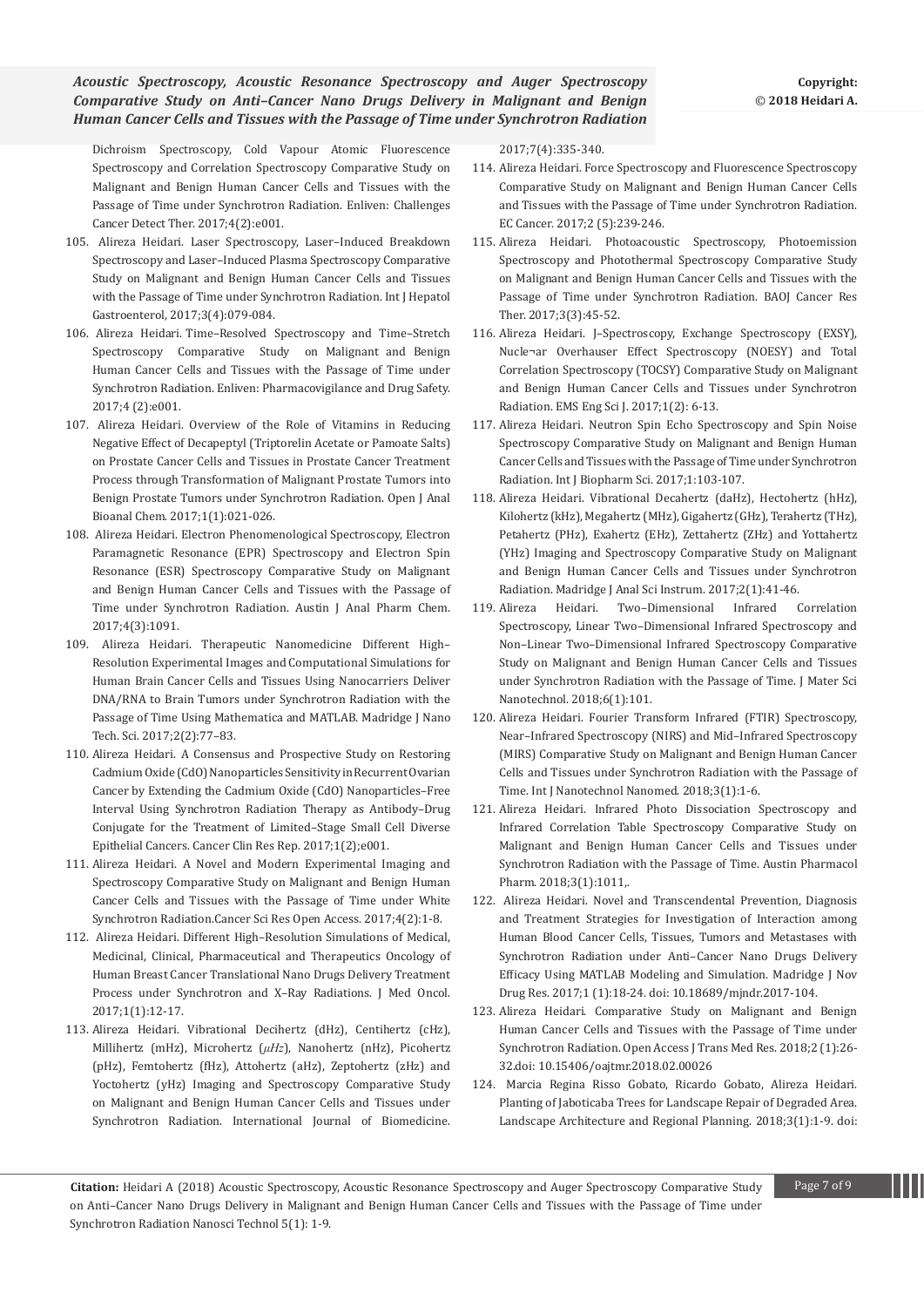[10.11648/j.larp.20180301.11](https://www.researchgate.net/profile/Ricardo_Gobato/publication/322594328_Planting_of_Jaboticaba_Trees_for_Landscape_Repair_of_Degraded_Area/links/5a61dcefa6fdccb61c504844/Planting-of-Jaboticaba-Trees-for-Landscape-Repair-of-Degraded-Area.pdf)

- 125. Alireza Heidari. Fluorescence Spectroscopy, Phosphorescence Spectroscopy and Luminescence Spectroscopy Comparative Study on Malignant and Benign Human Cancer Cells and Tissues under Synchrotron Radiation with the Passage of Time. SM J Clin. Med. Imaging. 2018;4 (1):1018.
- 126. Alireza Heidari. Nuclear Inelastic Scattering Spectroscopy (NISS) and Nuclear Inelastic Absorption Spectroscopy (NIAS) Comparative Study on Malignant and Benign Human Cancer Cells and Tissues under Synchrotron Radiation.Int J Pharm Sci. 2018;2(1):1–14.
- 127. Alireza Heidari. X–Ray Diffraction (XRD), Powder X–Ray Diffraction (PXRD) and Energy–Dispersive X–Ray Diffraction (EDXRD) Comparative Study on Malignant and Benign Human Cancer Cells and Tissues under Synchrotron Radiation. J Oncol Res. 2018;2(1):1– 14.
- 128. Alireza Heidari. Correlation Two–Dimensional Nuclear Magnetic Resonance (NMR) (2D–NMR) (COSY) Imaging and Spectroscopy Comparative Study on Malignant and Benign Human Cancer Cells and Tissues under Synchrotron Radiation. EMS Can Sci. 2018;1:1.
- 129. Alireza Heidari.Thermal Spectroscopy, Photothermal Spectroscopy, Thermal Microspectroscopy, Photothermal Microspectroscopy, Thermal Macrospectroscopy and Photothermal Macrospectroscopy Comparative Study on Malignant and Benign Human Cancer Cells and Tissues with the Passage of Time under Synchrotron Radiation. SM J Biometrics Biostat. 2018;3(1):1024.
- 130. [Alireza Heidari. A Modern and Comprehensive Experimental](http://www.lupinepublishers.com/oajom/pdf/OAJOM.MS.ID.000104.pdf)  [Biospectroscopic Comparative Study on Human Common Cancers'](http://www.lupinepublishers.com/oajom/pdf/OAJOM.MS.ID.000104.pdf)  [Cells, Tissues and Tumors before and after Synchrotron Radiation](http://www.lupinepublishers.com/oajom/pdf/OAJOM.MS.ID.000104.pdf)  [Therapy. Open Acc J Oncol Med. 2018;1\(1\).`](http://www.lupinepublishers.com/oajom/pdf/OAJOM.MS.ID.000104.pdf)
- 131. [Alireza Heidari. Heteronuclear Correlation Experiments such as](https://juniperpublishers.com/jetr/pdf/JETR.MS.ID.555604.pdf)  [Heteronuclear Single–Quantum Correlation Spectroscopy \(HSQC\),](https://juniperpublishers.com/jetr/pdf/JETR.MS.ID.555604.pdf)  [Heteronuclear Multiple–Quantum Correlation Spectroscopy \(HMQC\)](https://juniperpublishers.com/jetr/pdf/JETR.MS.ID.555604.pdf)  [and Heteronuclear Multiple–Bond Correlation Spectroscopy \(HMBC\)](https://juniperpublishers.com/jetr/pdf/JETR.MS.ID.555604.pdf)  [Comparative Study on Malignant and Benign Human Endocrinology](https://juniperpublishers.com/jetr/pdf/JETR.MS.ID.555604.pdf)  [and Thyroid Cancer Cells and Tissues under Synchrotron Radiation.](https://juniperpublishers.com/jetr/pdf/JETR.MS.ID.555604.pdf)  [J Endocrinol Thyroid Res. 2018;3 \(1\): 555-603.](https://juniperpublishers.com/jetr/pdf/JETR.MS.ID.555604.pdf) doi: 10.19080/ [JETR.2018.03.555604](https://juniperpublishers.com/jetr/pdf/JETR.MS.ID.555604.pdf)
- 132. [Alireza Heidari. Nuclear Resonance Vibrational Spectroscopy](https://scidoc.org/IJBCMB-2332-2756-06-001e.php)  [\(NRVS\), Nuclear Inelastic Scattering Spectroscopy \(NISS\), Nuclear](https://scidoc.org/IJBCMB-2332-2756-06-001e.php)  [Inelastic Absorption Spectroscopy \(NIAS\) and Nuclear Resonant](https://scidoc.org/IJBCMB-2332-2756-06-001e.php)  [Inelastic X–Ray Scattering Spectroscopy \(NRIXSS\) Comparative](https://scidoc.org/IJBCMB-2332-2756-06-001e.php)  [Study on Malignant and Benign Human Cancer Cells and Tissues](https://scidoc.org/IJBCMB-2332-2756-06-001e.php)  [under Synchrotron Radiation. Int J Bioorg Chem Mol Biol. 2018;6](https://scidoc.org/IJBCMB-2332-2756-06-001e.php)  [\(1e\): 1–5.](https://scidoc.org/IJBCMB-2332-2756-06-001e.php)
- 133. [Alireza Heidari. A Novel and Modern Experimental Approach](http://crimsonpublishers.com/gjem/pdf/GJEM.000514.pdf)  [to Vibrational Circular Dichroism Spectroscopy and Video](http://crimsonpublishers.com/gjem/pdf/GJEM.000514.pdf)  [Spectroscopy Comparative Study on Malignant and Benign Human](http://crimsonpublishers.com/gjem/pdf/GJEM.000514.pdf)  [Cancer Cells and Tissues with the Passage of Time under White and](http://crimsonpublishers.com/gjem/pdf/GJEM.000514.pdf)  [Monochromatic Synchrotron Radiation. Glob J Endocrinol Metab.](http://crimsonpublishers.com/gjem/pdf/GJEM.000514.pdf)  [2018;1\(3\). GJEM. 000514–000519.](http://crimsonpublishers.com/gjem/pdf/GJEM.000514.pdf)
- 134. Alireza Heidari. Pros and Cons Controversy on Heteronuclear Correlation Experiments such as Heteronuclear Single–Quantum Correlation Spectroscopy (HSQC), Heteronuclear Multiple–Quantum Correlation Spectroscopy (HMQC) and Heteronuclear Multiple–Bond Correlation Spectroscopy (HMBC) Comparative Study on Malignant

and Benign Human Cancer Cells and Tissues under Synchrotron Radiation. EMS Pharma J. 2018;1(1):002–008.

- 135. [Alireza Heidari. A Modern Comparative and Comprehensive](http://www.avensonline.org/wp-content/uploads/JAMT-2474-1914-03-0007.pdf)  [Experimental Biospectroscopic Study on Different Types of Infrared](http://www.avensonline.org/wp-content/uploads/JAMT-2474-1914-03-0007.pdf)  [Spectroscopy of Malignant and Benign Human Cancer Cells and](http://www.avensonline.org/wp-content/uploads/JAMT-2474-1914-03-0007.pdf)  [Tissues with the Passage of Time under Synchrotron Radiation. J](http://www.avensonline.org/wp-content/uploads/JAMT-2474-1914-03-0007.pdf)  [Analyt Molecul Tech. 2018;3\(1\):8.](http://www.avensonline.org/wp-content/uploads/JAMT-2474-1914-03-0007.pdf)
- 136. [Alireza Heidari.Investigation of Cancer Types Using Synchrotron](http://journal-ems.com/index.php/emsj/article/view/29)  [Technology for Proton Beam Therapy: An Experimental](http://journal-ems.com/index.php/emsj/article/view/29)  [Biospectroscopic Comparative Study. European Modern Studies](http://journal-ems.com/index.php/emsj/article/view/29)  [Journal. 2018;2\(1\):13-29.](http://journal-ems.com/index.php/emsj/article/view/29)
- 137. [Alireza Heidari. Saturated Spectroscopy and Unsaturated](https://www.peertechz.com/articles/saturated-spectroscopy-and-unsaturated-spectroscopy-comparative-study-on-malignant-and-benign-human-cancer-cells-and-tissues-with-the-passage-of-time-under-synchrotron-radiation.pdf)  [Spectroscopy Comparative Study on Malignant and Benign Human](https://www.peertechz.com/articles/saturated-spectroscopy-and-unsaturated-spectroscopy-comparative-study-on-malignant-and-benign-human-cancer-cells-and-tissues-with-the-passage-of-time-under-synchrotron-radiation.pdf)  [Cancer Cells and Tissues with the Passage of Time under Synchrotron](https://www.peertechz.com/articles/saturated-spectroscopy-and-unsaturated-spectroscopy-comparative-study-on-malignant-and-benign-human-cancer-cells-and-tissues-with-the-passage-of-time-under-synchrotron-radiation.pdf)  [Radiation. Imaging J Clin Medical Sci. 2018;5 \(1\):001-007.](https://www.peertechz.com/articles/saturated-spectroscopy-and-unsaturated-spectroscopy-comparative-study-on-malignant-and-benign-human-cancer-cells-and-tissues-with-the-passage-of-time-under-synchrotron-radiation.pdf)
- 138. [Alireza Heidari. Small–Angle Neutron Scattering \(SANS\) and Wide–](https://scidoc.org/IJBCMB-2332-2756-06-002e.php) [Angle X–Ray Diffraction \(WAXD\) Comparative Study on Malignant](https://scidoc.org/IJBCMB-2332-2756-06-002e.php)  [and Benign Human Cancer Cells and Tissues under Synchrotron](https://scidoc.org/IJBCMB-2332-2756-06-002e.php)  [Radiation. Int J Bioorg Chem Mol Biol. 2018;6\(2e\):1-6.](https://scidoc.org/IJBCMB-2332-2756-06-002e.php)
- 139. [Alireza Heidari. Investigation of Bladder Cancer, Breast Cancer,](http://www.lupinepublishers.com/trsd/pdf/TRSD.MS.ID.000102.pdf)  [Colorectal Cancer, Endometrial Cancer, Kidney Cancer, Leukemia,](http://www.lupinepublishers.com/trsd/pdf/TRSD.MS.ID.000102.pdf)  [Liver, Lung Cancer, Melanoma, Non–Hodgkin Lymphoma, Pancreatic](http://www.lupinepublishers.com/trsd/pdf/TRSD.MS.ID.000102.pdf)  [Cancer, Prostate Cancer, Thyroid Cancer and Non–Melanoma Skin](http://www.lupinepublishers.com/trsd/pdf/TRSD.MS.ID.000102.pdf)  [Cancer Using Synchrotron Technology for Proton Beam Therapy: An](http://www.lupinepublishers.com/trsd/pdf/TRSD.MS.ID.000102.pdf)  [Experimental Biospectroscopic Comparative Study. Ther Res Skin](http://www.lupinepublishers.com/trsd/pdf/TRSD.MS.ID.000102.pdf)  [Dis. 2018;1\(1\).](http://www.lupinepublishers.com/trsd/pdf/TRSD.MS.ID.000102.pdf)
- 140. [Alireza Heidari. Attenuated Total Reflectance Fourier Transform](https://juniperpublishers.com/omcij/pdf/OMCIJ.MS.ID.555677.pdf)  [Infrared \(ATR–FTIR\) Spectroscopy, Micro–Attenuated Total](https://juniperpublishers.com/omcij/pdf/OMCIJ.MS.ID.555677.pdf)  [Reflectance Fourier Transform Infrared \(Micro–ATR–FTIR\)](https://juniperpublishers.com/omcij/pdf/OMCIJ.MS.ID.555677.pdf)  [Spectroscopy and Macro–Attenuated Total Reflectance Fourier](https://juniperpublishers.com/omcij/pdf/OMCIJ.MS.ID.555677.pdf)  [Transform Infrared \(Macro–ATR–FTIR\) Spectroscopy Comparative](https://juniperpublishers.com/omcij/pdf/OMCIJ.MS.ID.555677.pdf)  [Study on Malignant and Benign Human Cancer Cells and Tissues](https://juniperpublishers.com/omcij/pdf/OMCIJ.MS.ID.555677.pdf)  [under Synchrotron Radiation with the Passage of Time. International](https://juniperpublishers.com/omcij/pdf/OMCIJ.MS.ID.555677.pdf)  [Journal of Chemistry Papers. 2018;2\(1\):1-12.](https://juniperpublishers.com/omcij/pdf/OMCIJ.MS.ID.555677.pdf)
- 141. [Alireza Heidari. Mössbauer Spectroscopy, Mössbauer Emission](https://actascientific.com/ASCB/pdf/ASCB-02-0030.pdf)  [Spectroscopy and 57Fe Mössbauer Spectroscopy Comparative Study](https://actascientific.com/ASCB/pdf/ASCB-02-0030.pdf)  [on Malignant and Benign Human Cancer Cells and Tissues under](https://actascientific.com/ASCB/pdf/ASCB-02-0030.pdf)  [Synchrotron Radiation. Acta Scientific Cancer Biology. 2018;2\(3\):17-](https://actascientific.com/ASCB/pdf/ASCB-02-0030.pdf) [20.](https://actascientific.com/ASCB/pdf/ASCB-02-0030.pdf)
- 142. [Alireza Heidari.Comparative Study on Malignant and Benign Human](http://medcraveonline.com/OAJTMR/OAJTMR-02-00026.pdf)  [Cancer Cells and Tissues under Synchrotron Radiation with the](http://medcraveonline.com/OAJTMR/OAJTMR-02-00026.pdf)  [Passage of Time. Organic & Medicinal Chem IJ. 2018;6 \(1\): 555-676.](http://medcraveonline.com/OAJTMR/OAJTMR-02-00026.pdf)
- 143. [Alireza Heidari. Correlation Spectroscopy, Exclusive Correlation](http://www.scireslit.com/Bioanalysis/IJBB-ID12.pdf)  [Spectroscopy and Total Correlation Spectroscopy Comparative](http://www.scireslit.com/Bioanalysis/IJBB-ID12.pdf)  [Study on Malignant and Benign Human AIDS–Related Cancers Cells](http://www.scireslit.com/Bioanalysis/IJBB-ID12.pdf)  [and Tissues with the Passage of Time under Synchrotron Radiation.](http://www.scireslit.com/Bioanalysis/IJBB-ID12.pdf)  [Int J Bioanal Biomed. 2018;2 \(1\):001-007.](http://www.scireslit.com/Bioanalysis/IJBB-ID12.pdf)
- 144. [Alireza Heidari. Biomedical Instrumentation and Applications](http://www.scireslit.com/Nanotechnology/AJNN-ID11.pdf)  [of Biospectroscopic Methods and Techniques in Malignant and](http://www.scireslit.com/Nanotechnology/AJNN-ID11.pdf)  [Benign Human Cancer Cells and Tissues Studies under Synchrotron](http://www.scireslit.com/Nanotechnology/AJNN-ID11.pdf)  [Radiation and Anti–Cancer Nano Drugs Delivery. Am J Nanotechnol](http://www.scireslit.com/Nanotechnology/AJNN-ID11.pdf)  [Nanomed. 2018;1\(1\):001-009.](http://www.scireslit.com/Nanotechnology/AJNN-ID11.pdf)
- 145. Alireza Heidari. Vivo 1H or Proton NMR, 13C NMR, 15N NMR and 31P NMR Spectroscopy Comparative Study on Malignant and Benign Human Cancer Cells and Tissues under Synchrotron Radiation. Ann Biomet Biostat. 2018;1(1):1001.

**Citation:** Heidari A (2018) Acoustic Spectroscopy, Acoustic Resonance Spectroscopy and Auger Spectroscopy Comparative Study Page 8 of 9 on Anti–Cancer Nano Drugs Delivery in Malignant and Benign Human Cancer Cells and Tissues with the Passage of Time under Synchrotron Radiation Nanosci Technol 5(1): 1-9.